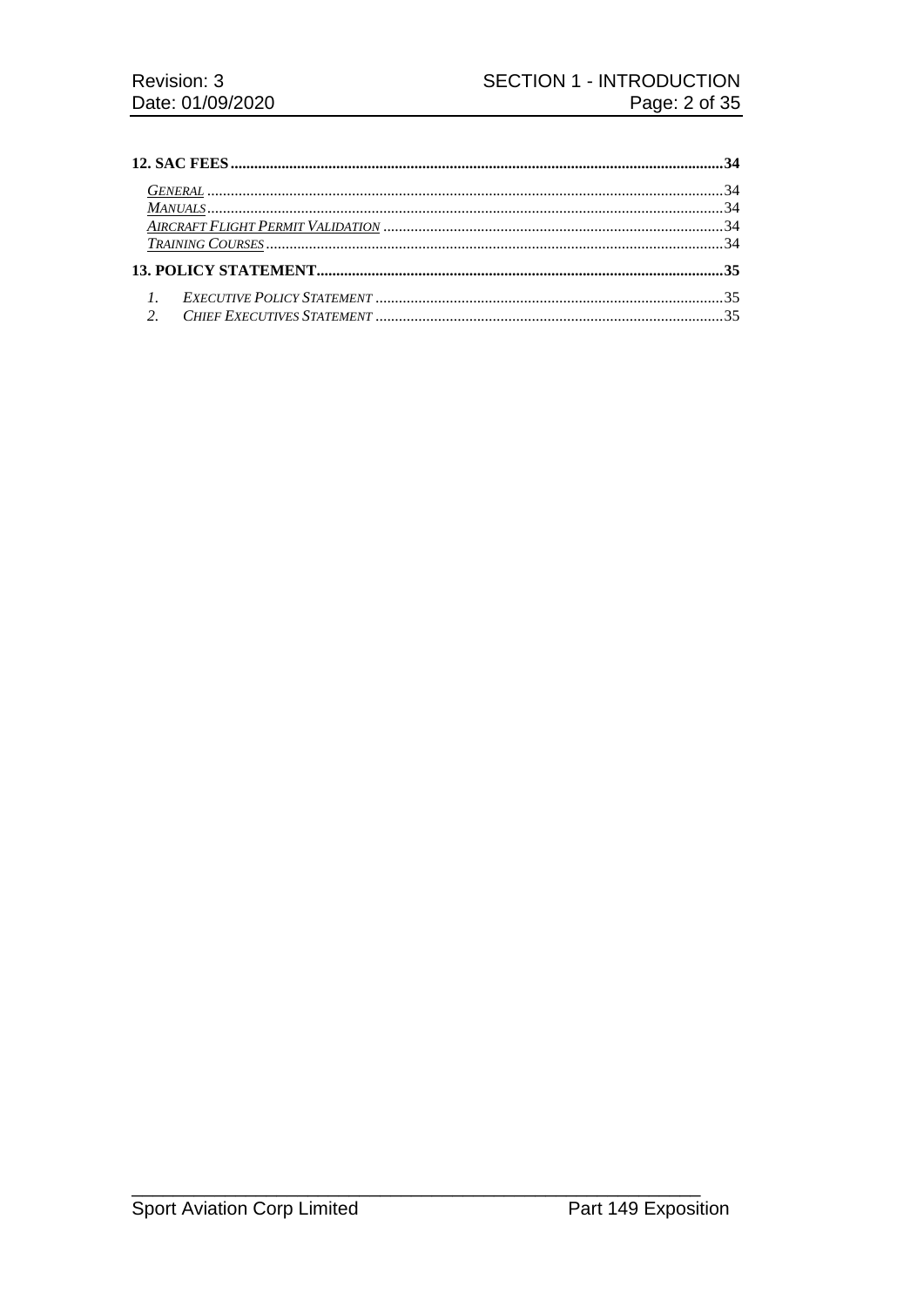$\overline{\phantom{a}}$ 

#### **2. Record of Amendments**

This page is never replaced until it is filled, or the entire Exposition is reprinted and reissued.

| A/L | <b>EFFECTIVE</b><br><b>DATE</b> | <b>DATE</b><br><b>ENTERED</b> | <b>SIGNATURE</b> | A/L | <b>EFFECTIVE</b><br><b>DATE</b> | <b>DATE</b><br><b>ENTERED</b> | <b>SIGNATURE</b> |
|-----|---------------------------------|-------------------------------|------------------|-----|---------------------------------|-------------------------------|------------------|
| 0   | 01/08/2016                      |                               |                  | 12  |                                 |                               |                  |
| 1   | 22/05/2018                      |                               |                  | 13  |                                 |                               |                  |
| 2   | 29/06/2018                      |                               |                  | 14  |                                 |                               |                  |
| 3   | 01/09/2020                      |                               |                  | 15  |                                 |                               |                  |
| 4   |                                 |                               |                  | 16  |                                 |                               |                  |
| 5   |                                 |                               |                  | 17  |                                 |                               |                  |
| 6   |                                 |                               |                  | 18  |                                 |                               |                  |
| 7   |                                 |                               |                  | 19  |                                 |                               |                  |
| 8   |                                 |                               |                  | 20  |                                 |                               |                  |
| 9   |                                 |                               |                  | 21  |                                 |                               |                  |
| 10  |                                 |                               |                  | 22  |                                 |                               |                  |
| 11  |                                 |                               |                  | 23  |                                 |                               |                  |

**Note:** Exposition holders must sign and return the Manual Amendment Instruction Form accompanying the amendment to SAC on entering the amendment.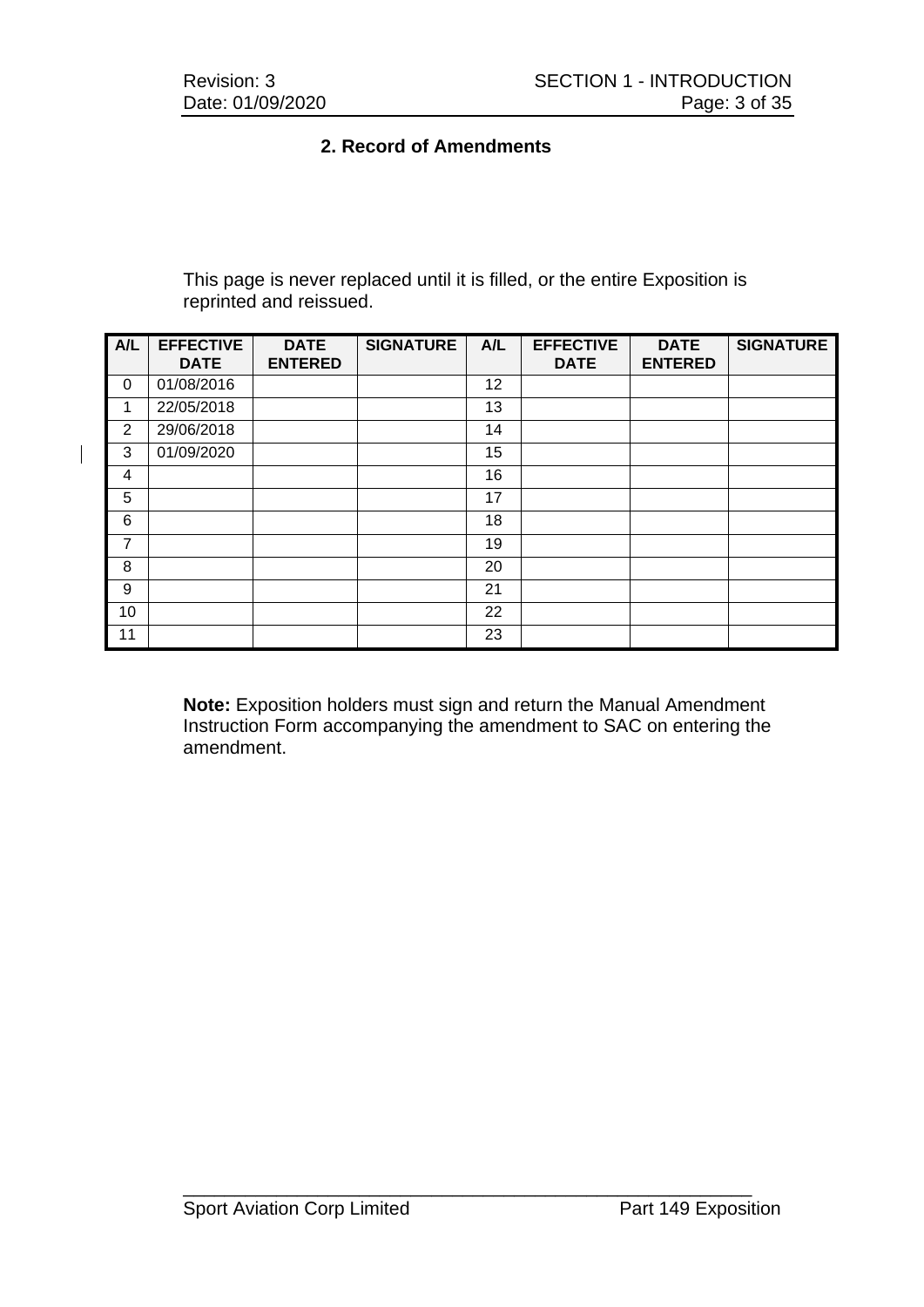### **THIS PAGE INTENTIONALLY BLANK**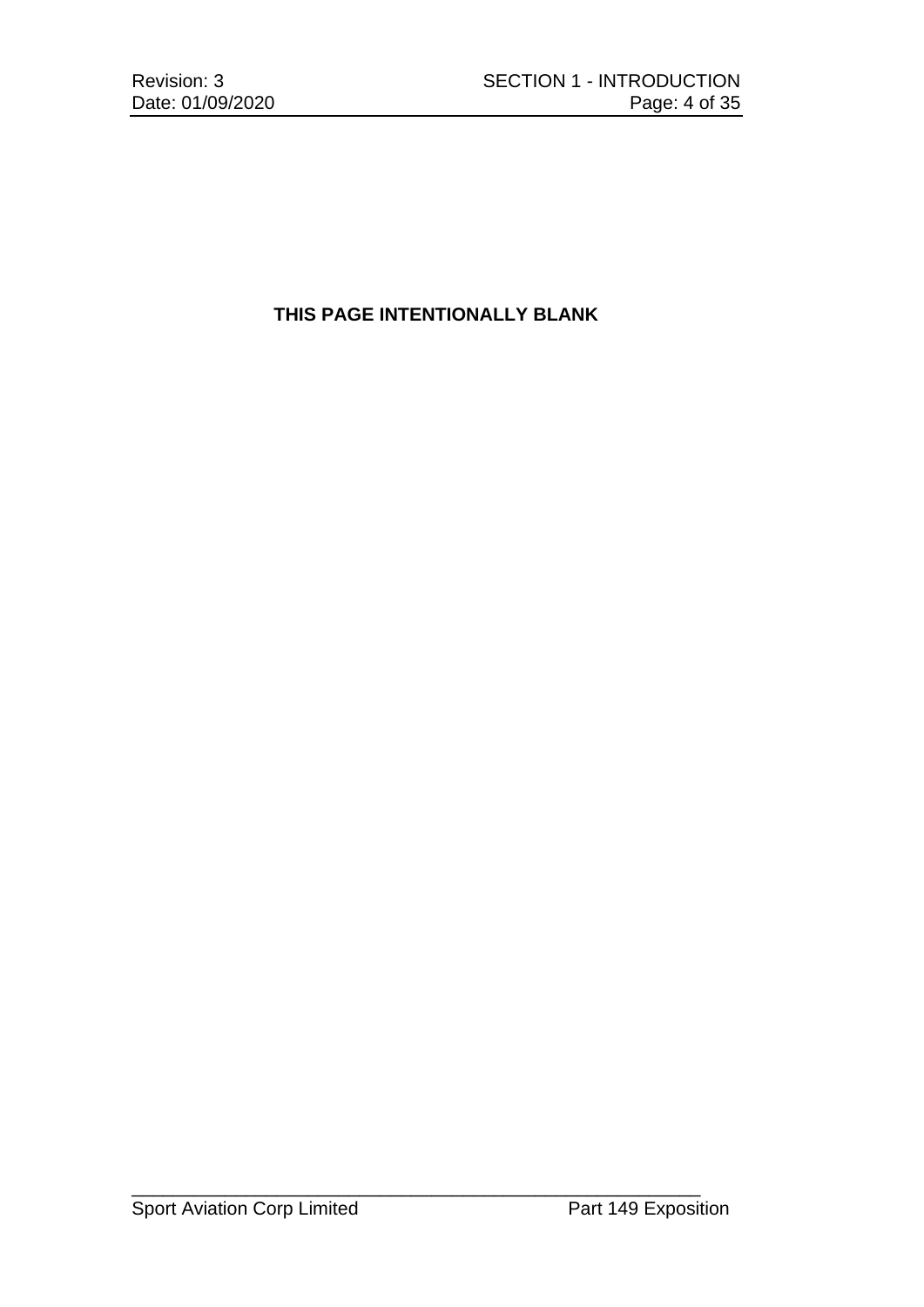## **3. List of Effective Pages**

| <b>Section Page</b>             | <b>Rev</b> | <b>Date</b> | <b>Section Page</b> | <b>Rev</b>     | <b>Date</b>                       |
|---------------------------------|------------|-------------|---------------------|----------------|-----------------------------------|
| <b>Front Page</b>               | 1          | 22/05/18    | 2.2                 | 0              | 01/08/16                          |
|                                 |            |             | 2.3                 | 0              | 01/08/16                          |
| <b>Section 1 - Introduction</b> |            |             | 2.4                 | 0              | 01/08/16                          |
|                                 |            |             | 2.5                 | 0              | 01/08/16                          |
| 1.1                             | 3          | 01/09/20    | 2.6                 | 0              | 01/08/16                          |
| 1.2                             | 3          | 01/09/20    | 2.7                 | 0              | 01/08/16                          |
| 1.3                             | 3          | 01/09/20    | 2.8                 | 0              | 01/08/16                          |
| 1.4                             | 3          | 01/09/20    | 2.9                 | 0              | 01/08/16                          |
| 1.5                             | 3          | 01/09/20    | 2.10                | 0              | 01/08/16                          |
| 1.6                             | 3          | 01/09/20    | 2.11                | 0              | 01/08/16                          |
| 1.7                             | 3          | 01/09/20    | 2.12                | 0              | 01/08/16                          |
| 1.8                             | 3          | 01/09/20    | 2.13                | 0              | 01/08/16                          |
| 1.9                             | 3          | 01/09/20    | 2.14                | 0              | 01/08/16                          |
| 1.10                            | 3          | 01/09/20    | 2.15                | 0              | 01/08/16                          |
| 1.11                            | 3          | 01/09/20    | 2.16                | $\overline{0}$ | 01/08/16                          |
| 1.12                            | 3          | 01/09/20    |                     |                |                                   |
| 1.13                            | 3          | 01/09/20    |                     |                | <b>Section 3 - Administration</b> |
| 1.14                            | 3          | 01/09/20    |                     |                |                                   |
| 1.15                            | 3          | 01/09/20    | 3.1                 | 0              | 01/08/16                          |
| 1.16                            | 3          | 01/09/20    | 3.2                 | 0              | 01/08/16                          |
| 1.17                            | 3          | 01/09/20    | 3.3                 | 0              | 01/08/16                          |
| 1.18                            | 3          | 01/09/20    | 3.4                 | 0              | 01/08/16                          |
| 1.19                            | 3          | 01/09/20    | 3.5                 | 0              | 01/08/16                          |
| 1.20                            | 3          | 01/09/20    | 3.6                 | 0              | 01/08/16                          |
| 1.21                            | 3          | 01/09/20    | 3.7                 | 0              | 01/08/16                          |
| 1.22                            | 3          | 01/09/20    | 3.8                 | 0              | 01/08/16                          |
| 1.23                            | 3          | 01/09/20    | 3.9                 | 0              | 01/08/16                          |
| 1.24                            | 3          | 01/09/20    | 3.10                | 0              | 01/08/16                          |
| 1.25                            | 3          | 01/09/20    | 3.11                | 0              | 01/08/16                          |
| 1.26                            | 3          | 01/09/20    | 3.12                | $\overline{0}$ | 01/08/16                          |
| 1.27                            | 3          | 01/09/20    |                     |                |                                   |
| 1.28                            | 3          | 01/09/20    | <b>Section</b>      | 4              | <b>Quality</b>                    |
| 1.29                            | 3          | 01/09/20    | <b>Assurance</b>    |                |                                   |
| 1.30                            | 3          | 01/09/20    |                     |                |                                   |
| 1.31                            | 3          | 01/09/20    | 4.1                 | 0              | 01/08/16                          |
| 1.32                            | 3          | 01/09/20    | 4.2                 | 0              | 01/08/16                          |
| 1.33                            | 3          | 01/09/20    | 4.3                 | 0              | 01/08/16                          |
| 1.34                            | 3          | 01/09/20    | 4.4                 | 0              | 01/08/16                          |
| 1.35                            | 3          | 01/09/20    | 4.5                 | 0              | 01/08/16                          |
|                                 |            |             | 4.6                 | 0              | 01/08/16                          |
| <b>Section 2 - Organisation</b> |            |             | 4.7                 | 0              | 01/08/16                          |
|                                 |            |             | 4.8                 | 0              | 01/08/16                          |
| 2.1                             | 0          | 01/08/16    | 4.9                 | 0              | 01/08/16                          |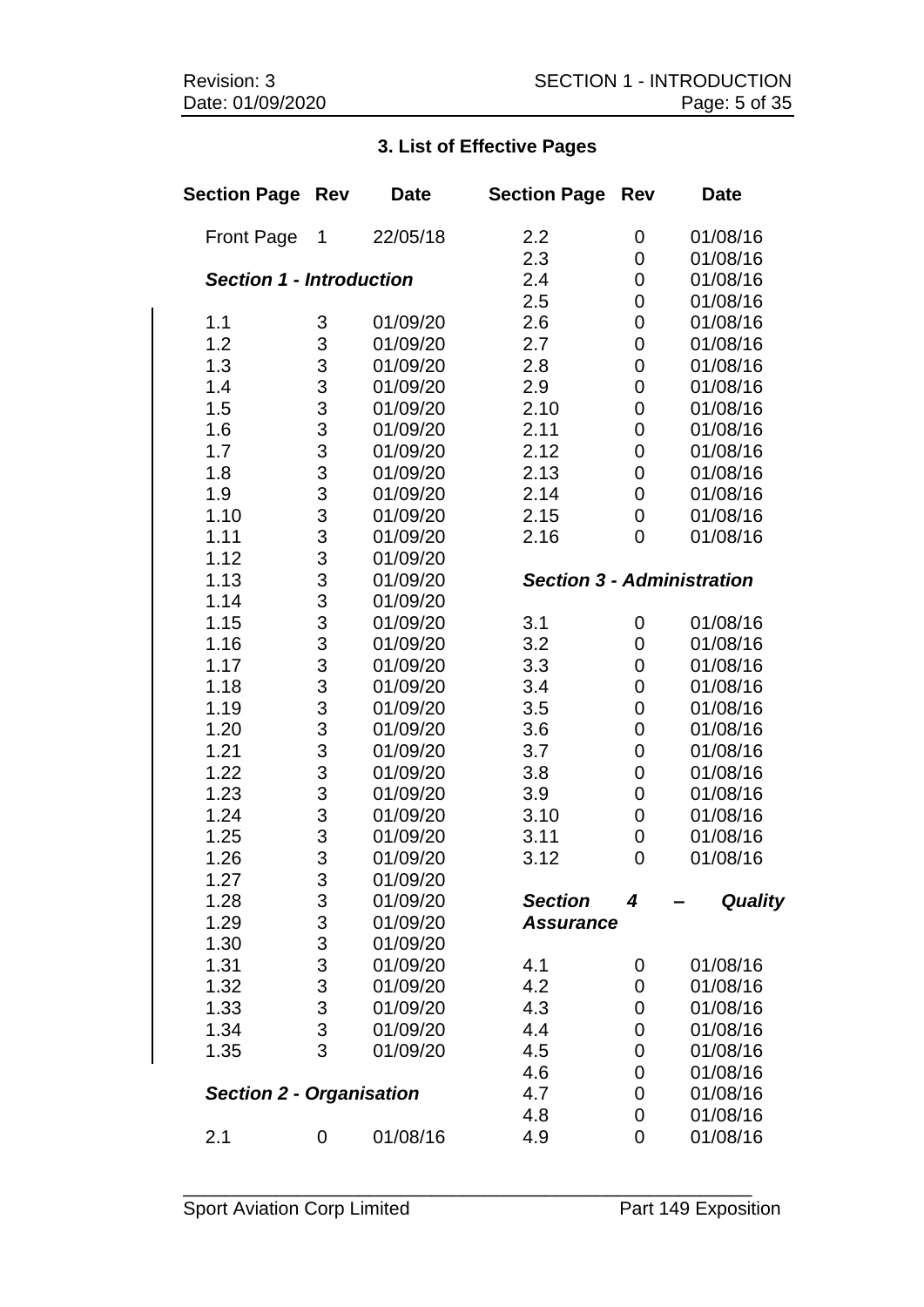| Revision: 3                   |                |                               |                |                | <b>SECTION 1 - INTRODUCTION</b> |
|-------------------------------|----------------|-------------------------------|----------------|----------------|---------------------------------|
| Date: 01/09/2020              |                |                               |                |                | Page: 6 of 35                   |
| 4.10                          | 0              | 01/08/16                      | 6.1.7          | $\overline{c}$ | 29/06/18                        |
| 4.11                          | 0              | 01/08/16                      | 6.1.8          | $\overline{2}$ | 29/06/18                        |
| 4.12                          | $\overline{0}$ | 01/08/16                      | 6.1.9          | $\overline{2}$ | 29/06/18                        |
|                               |                |                               | 6.1.10         | $\overline{c}$ | 29/06/18                        |
| <b>Section 5 - Operations</b> |                |                               | 6.1.11         | $\overline{2}$ | 29/06/18                        |
|                               |                |                               | 6.1.12         | $\overline{c}$ | 29/06/18                        |
| 5.1                           | 0              | 01/08/16                      | 6.1.13         | $\overline{2}$ | 29/06/18                        |
| 5.2                           | 0              | 01/08/16                      | 6.1.14         | $\overline{2}$ | 29/06/18                        |
| 5.3                           | $\mathbf 0$    | 01/08/16                      | 6.1.15         | $\overline{c}$ | 29/06/18                        |
| 5.4                           | $\mathbf 0$    | 01/08/16                      | 6.1.16         | $\overline{2}$ | 29/06/18                        |
| 5.5                           | 0              | 01/08/16                      | 6.1.17         | $\overline{c}$ | 29/06/18                        |
| 5.6                           | $\mathbf 0$    | 01/08/16                      | 6.1.18         | $\overline{2}$ | 29/06/18                        |
| 5.7                           | 0              | 01/08/16                      | 6.1.19         | $\overline{2}$ | 29/06/18                        |
| 5.8                           | 0              | 01/08/16                      | 6.1.20         | $\overline{2}$ | 29/06/18                        |
| 5.9                           | $\mathbf 0$    | 01/08/16                      | 6.1.21         | $\overline{2}$ | 29/06/18                        |
| 5.10                          | $\mathbf 0$    | 01/08/16                      | 6.1.22         | $\overline{c}$ | 29/06/18                        |
| 5.11                          | $\mathbf 0$    | 01/08/16                      | 6.1.23         | $\overline{2}$ | 29/06/18                        |
| 5.12                          | 0              | 01/08/16                      | 6.1.24         | $\overline{2}$ | 29/06/18                        |
| 5.13                          | 0              | 01/08/16                      | 6.1.25         | $\overline{c}$ | 29/06/18                        |
| 5.14                          | $\overline{0}$ | 01/08/16                      | 6.1.26         | $\overline{2}$ | 29/06/18                        |
|                               |                |                               | 6.1.27         | $\overline{2}$ | 29/06/18                        |
|                               |                | Section 6.0 - Training Gen.   | 6.1.28         | $\overline{c}$ | 29/06/18                        |
|                               |                |                               | 6.1.29         | $\overline{2}$ | 29/06/18                        |
| 6.0.1                         | 2              | 01/09/20                      | 6.1.30         | $\overline{2}$ | 29/06/18                        |
| 6.0.2                         | $\overline{2}$ | 01/09/20                      | 6.1.31         | $\overline{2}$ | 29/06/18                        |
| 6.0.3                         | $\overline{c}$ | 01/09/20                      | 6.1.32         | $\overline{2}$ | 29/06/18                        |
| 6.0.4                         | $\overline{2}$ | 01/09/20                      | 6.1.33         | $\overline{2}$ | 29/06/18                        |
| 6.0.5                         | $\overline{2}$ | 01/09/20                      | 6.1.34         | $\overline{2}$ | 29/06/18                        |
| 6.0.6                         | $\overline{2}$ | 01/09/20                      |                |                |                                 |
| 6.0.7                         | $\overline{2}$ | 01/09/20                      |                |                | Section 6.2 - Training Heli.    |
| 6.0.8                         | $\overline{c}$ | 01/09/20                      |                |                |                                 |
| 6.0.9                         | $\overline{c}$ | 01/09/20                      | 6.2.1          | 0              | 01/08/16                        |
| 6.0.10                        | $\overline{c}$ | 01/09/20                      | 6.2.2          | 0              | 01/08/16                        |
| 6.0.11                        | $\overline{c}$ | 01/09/20                      | 6.2.3          | 0              | 01/08/16                        |
| 6.0.12                        | $\frac{2}{2}$  | 01/09/20                      | 6.2.4          | 0              | 01/08/16                        |
| 6.0.13                        |                | 01/09/20                      | 6.2.5          | 0              | 01/08/16                        |
| 6.0.14                        | $\overline{2}$ | 01/09/20                      | 6.2.6          | 0              | 01/08/16                        |
| 6.0.15                        | $\overline{2}$ | 01/09/20                      | 6.2.7          | 0              | 01/08/16                        |
| 6.0.16                        | $\overline{2}$ | 01/09/20                      | 6.2.8          | $\mathbf 0$    | 01/08/16                        |
|                               |                |                               | 6.2.9          | 0              | 01/08/16                        |
|                               |                | Section 6.1 - Training Micro. | 6.2.10         | 0              | 01/08/16                        |
| 6.1.1                         | 2              | 29/06/18                      | <b>Section</b> | 6.3            | <b>Training</b>                 |
| 6.1.2                         | $\overline{c}$ | 29/06/18                      | Gyro.          |                |                                 |
| 6.1.3                         | $\overline{c}$ | 29/06/18                      |                |                |                                 |
| 6.1.4                         | $\overline{2}$ | 29/06/18                      | 6.3.1          | 0              | 01/08/16                        |
| 6.1.5                         | $\overline{c}$ | 29/06/18                      | 6.3.2          | 0              | 01/08/16                        |
| 6.1.6                         | $\overline{2}$ | 29/06/18                      | 6.3.3          | 0              | 01/08/16                        |
|                               |                |                               |                |                |                                 |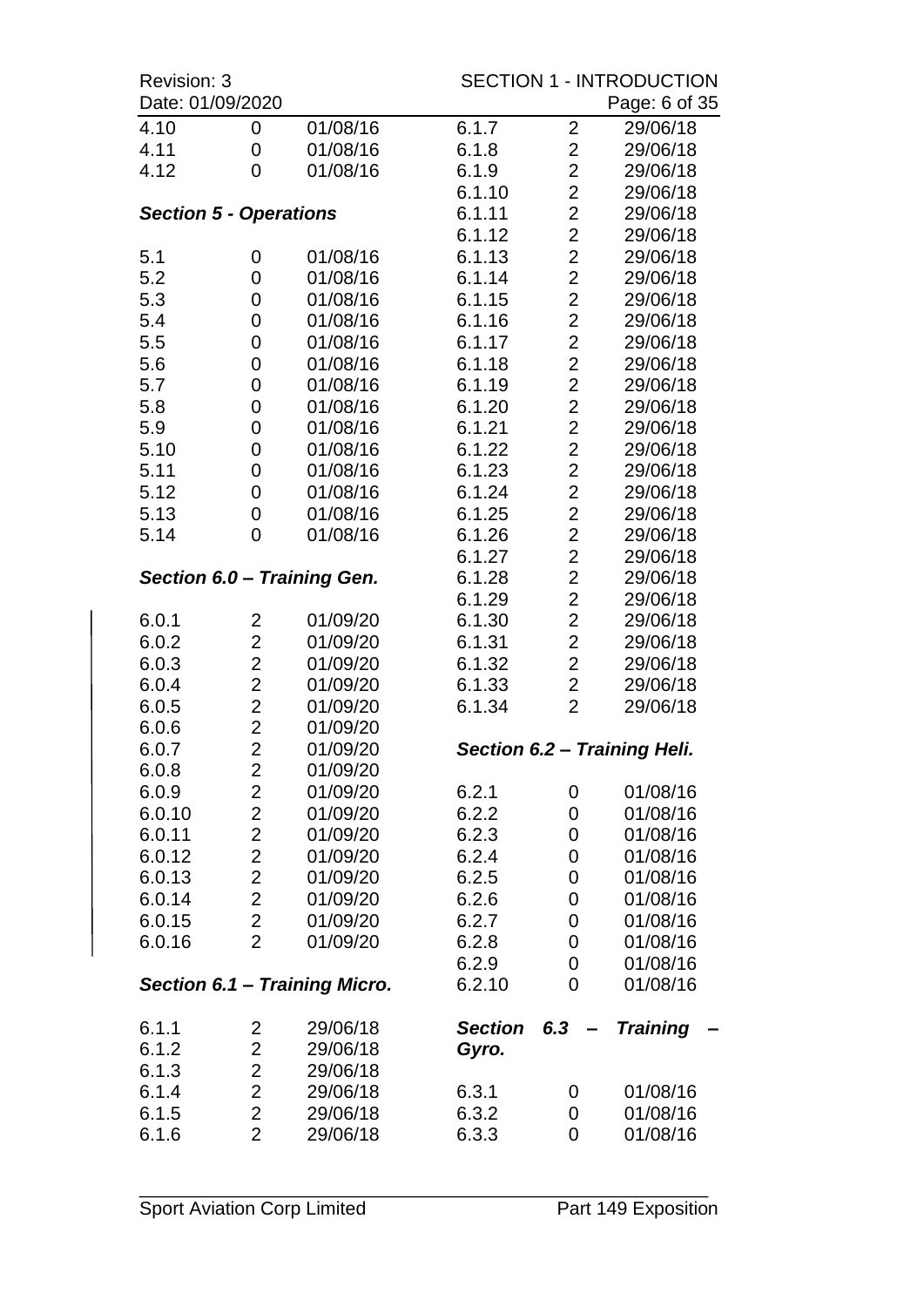| Revision: 3<br>Date: 01/09/2020 |        |                      |                              |                | <b>SECTION 1 - INTRODUCTION</b><br>Page: 7 of 35 |
|---------------------------------|--------|----------------------|------------------------------|----------------|--------------------------------------------------|
| 6.3.4                           | 0      | 01/08/16             | <b>Section 8 - SAC Forms</b> |                |                                                  |
| 6.3.5                           | 0      | 01/08/16             |                              |                |                                                  |
| 6.3.6                           | 0      | 01/08/16             | 8.1                          | 1              | 01/09/20                                         |
| 6.3.7                           | 0      | 01/08/16             | 8.2                          | 1              | 01/09/20                                         |
| 6.3.8                           | 0      | 01/08/16             | 8.3                          | 1              | 01/09/20                                         |
| 6.3.9                           | 0      | 01/08/16             |                              |                |                                                  |
|                                 |        |                      | <b>Form List</b>             |                |                                                  |
| <b>Section</b>                  | 6.4    | <b>Training</b>      |                              |                |                                                  |
| P/Para                          |        |                      | 8.1                          | 0              | 01/08/16                                         |
|                                 |        |                      | 8.1.1                        | 0              | 01/08/16                                         |
| 6.4.1                           | 0      | 01/08/16             | 8.1.2                        | 0              | 01/08/16                                         |
| 6.4.2                           | 0      | 01/08/16             | 8.2                          | 0              | 01/08/16                                         |
| 6.4.3                           | 0      | 01/08/16             | 8.3                          | 0              | 01/08/16                                         |
| 6.4.3                           | 0      | 01/08/16             | 8.4                          | 0              | 01/08/16                                         |
| 6.4.4                           | 0      | 01/08/16             | 8.5                          | 0              | 01/08/16                                         |
| 6.4.5                           | 0      | 01/08/16             | 8.6                          | 0              | 01/08/16                                         |
| 6.4.6                           | 0      | 01/08/16             | 8.7                          | $\overline{0}$ | 01/08/16                                         |
| 6.4.7                           | 0      | 01/08/16             | 8.8.1                        | 0              | 01/08/16                                         |
| 6.4.8                           | 0      | 01/08/16             | 8.9                          | 0              | 01/08/16                                         |
| 6.4.9                           | 0      | 01/08/16             | 8.10                         | 0              | 01/08/16                                         |
| 6.4.10                          | 0      | 01/08/16             | 8.12                         | 0              | 01/08/16                                         |
| 6.4.11                          | 0      | 01/08/16             | 8.13                         | 0              | 01/08/16                                         |
|                                 |        |                      | 8.14                         | $\overline{0}$ | 01/08/16                                         |
|                                 |        |                      | 8.15                         | 0              | 01/08/16<br>01/08/16                             |
| <b>Section 7 - Maintenance</b>  |        |                      | 8.16<br>8.17                 | 0<br>0         | 01/08/16                                         |
|                                 |        |                      | 8.18                         | 0              | 01/08/16                                         |
| 7.1<br>7.2                      | 1<br>1 | 01/09/20             | 8.19                         | 1              | 01/09/20                                         |
|                                 | 1      | 01/09/20<br>01/09/20 | 8.20                         | 0              | 01/08/16                                         |
| 7.3                             | 1      |                      | 8.21                         | 0              | 01/08/16                                         |
| 7.4<br>7.5                      | 1      | 01/09/20<br>01/09/20 | 8.22                         | 0              | 01/09/20                                         |
| 7.6                             | 1      | 01/09/20             |                              |                |                                                  |
| 7.7                             | 1      | 01/09/20             |                              |                | <b>Section 9 - SAC Training</b>                  |
| 7.8                             | 1      | 01/09/20             | School N/A                   |                |                                                  |
| 7.9                             | 1      | 01/09/20             |                              |                |                                                  |
| 7.10                            | 1      | 01/09/20             |                              |                | The List of Effective Pages for                  |
| 7.11                            | 1      | 01/09/20             |                              |                | Section 9 may be found in the                    |
| 7.12                            | 1      | 01/09/20             |                              |                | <b>SAC Training School Annex,</b>                |
| 7.13                            | 1      | 01/09/20             |                              |                | which is a separate controlled                   |
| 7.14                            | 1      | 01/09/20             | document.                    |                |                                                  |

7.15 1 01/09/20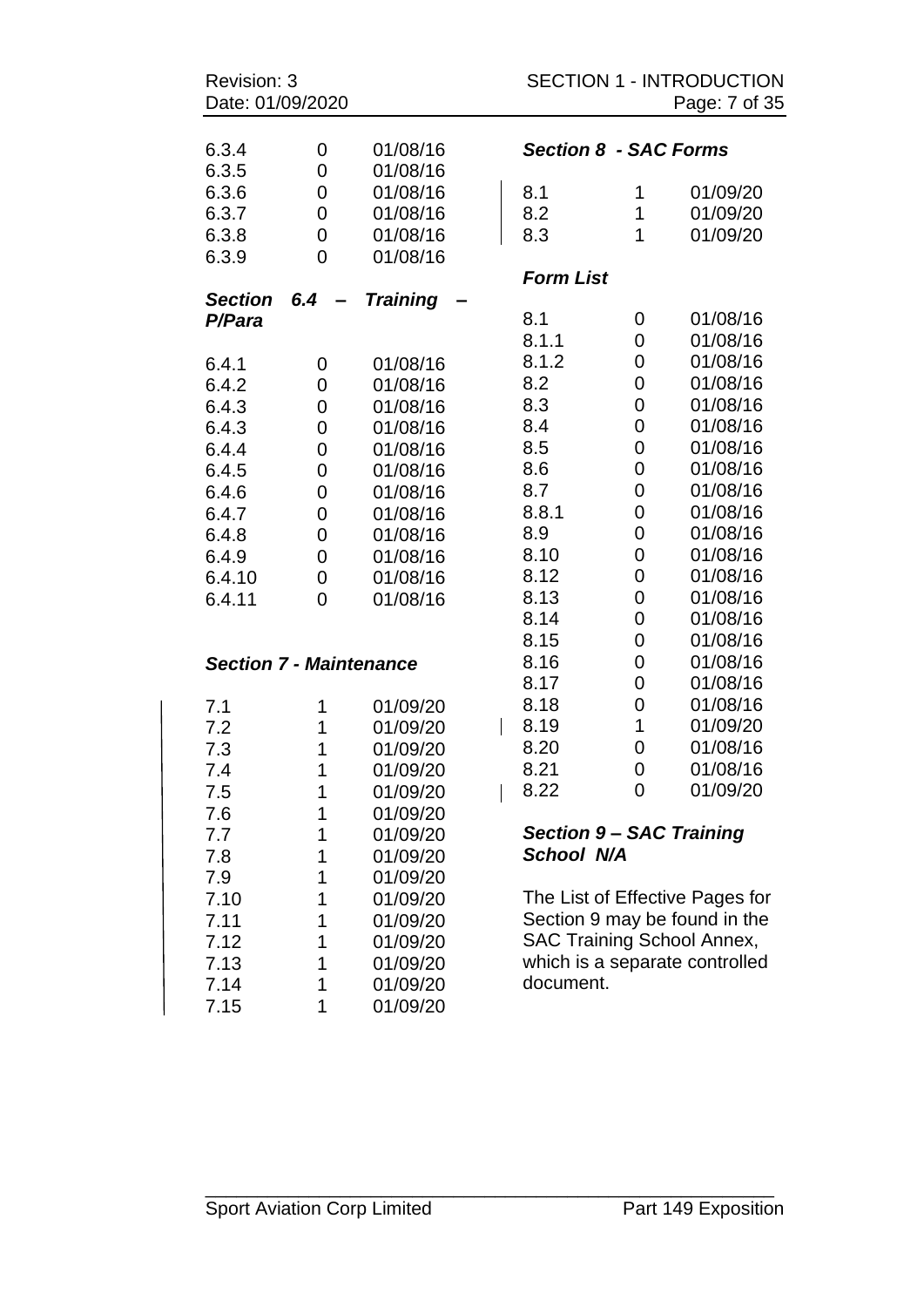## THIS PAGE INTENTIONALLY BLANK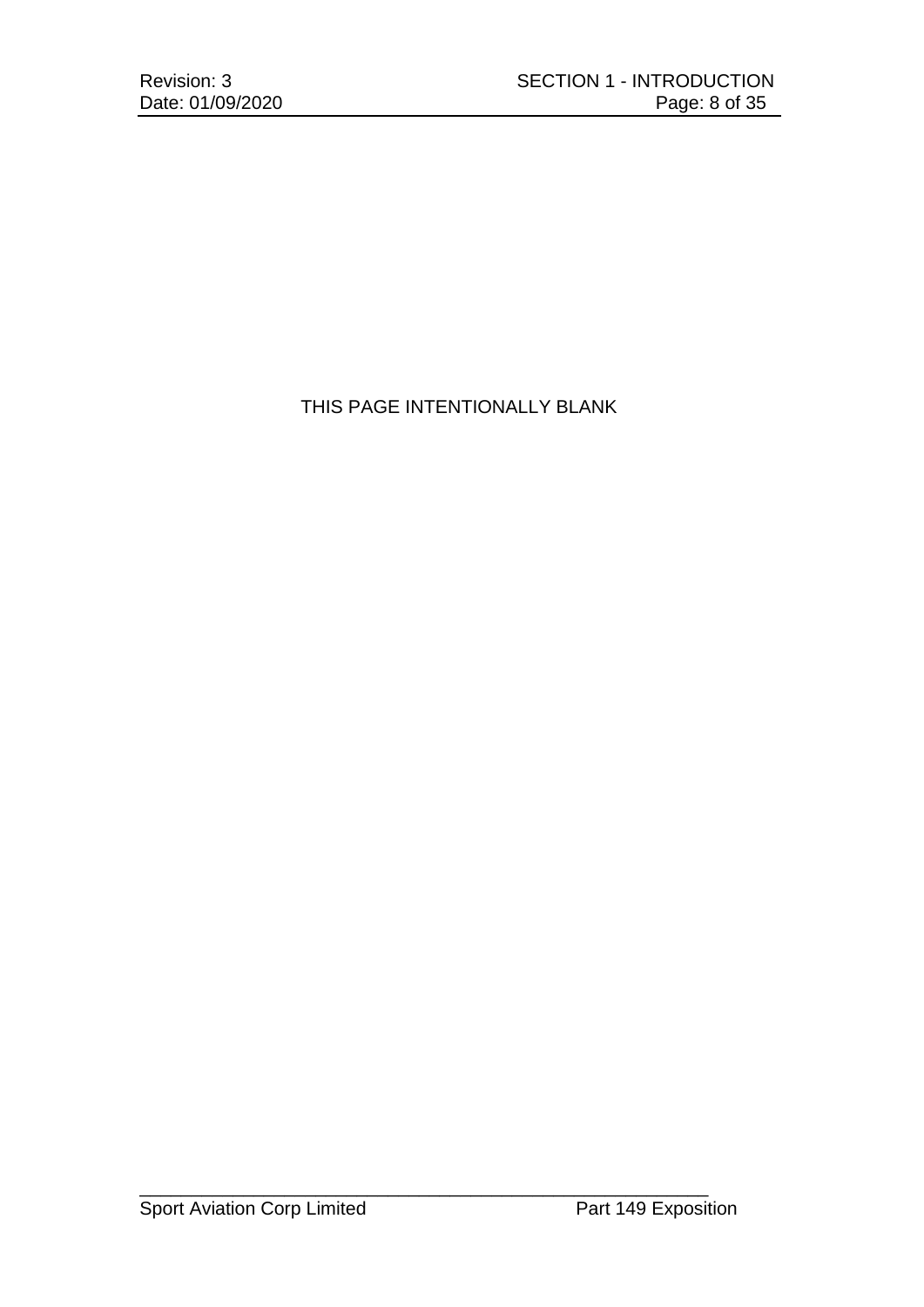#### **4. Distribution List**

The master copy of the SAC Exposition may be viewed at Head Office Te Kowhai Airfield by contacting the Secretary/Administrator.

The following copies of the SAC Exposition are controlled copies:

Current Copy on line for all members access.

Hard Copies

| <b>Sport Aviation Corp Ltd</b>  | Nr 1            |
|---------------------------------|-----------------|
| <b>Civil Aviation Authority</b> | Nr 2            |
| <b>Barry Readman</b>            | Nr <sub>3</sub> |
| Paul Brydon                     | Nr 4            |
| <b>Gordon Swan</b>              | Nr <sub>5</sub> |
| <b>Noel Bailey</b>              | Nr 6            |
| <b>Scott Kendall</b>            | Nr 7            |
| David Readman                   | Nr 8            |
| <b>Kevin Mattson</b>            | Nr 9            |
| Sally Readman                   | <b>Nr 10</b>    |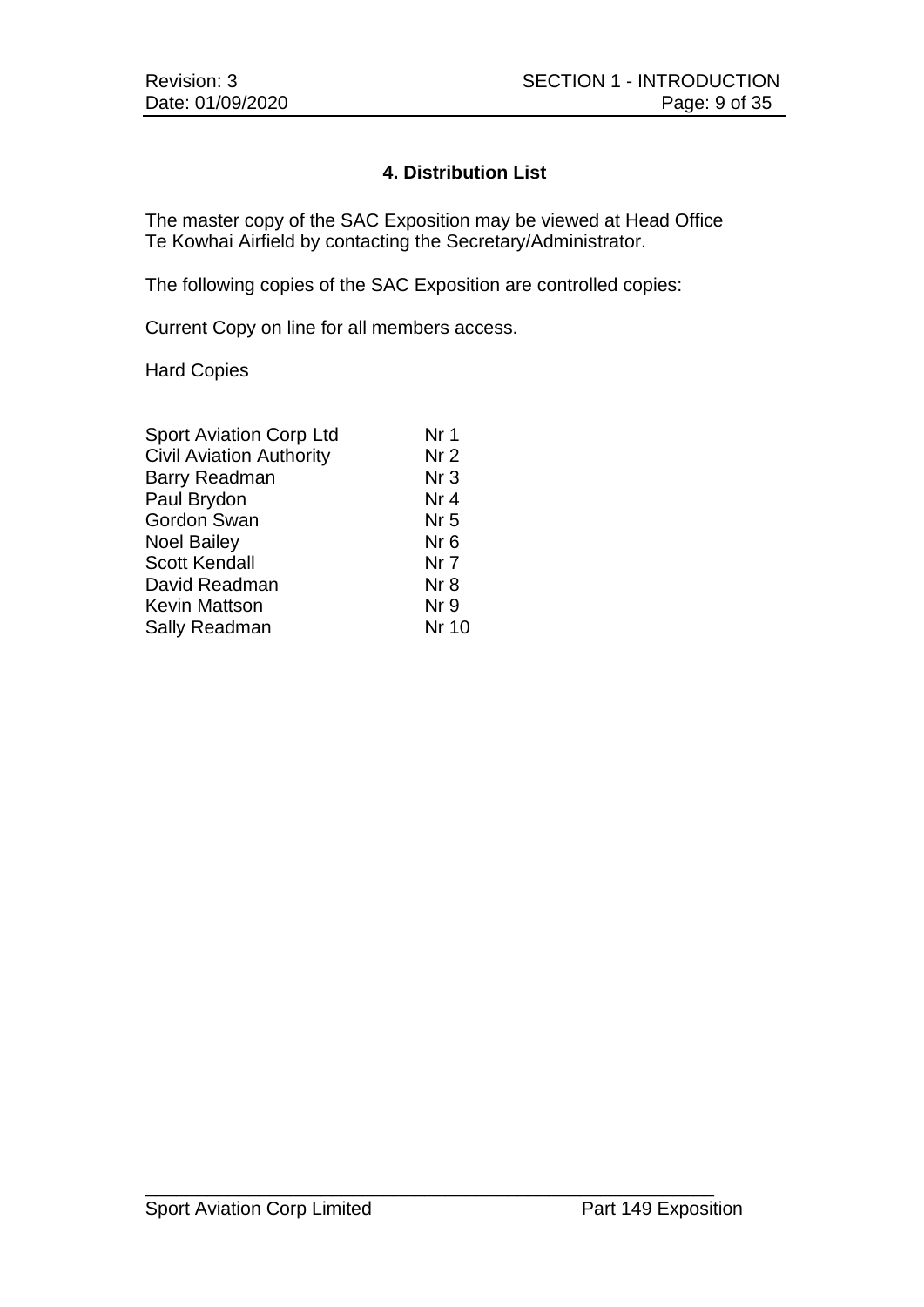### THIS PAGE INTENTIONALLY BLANK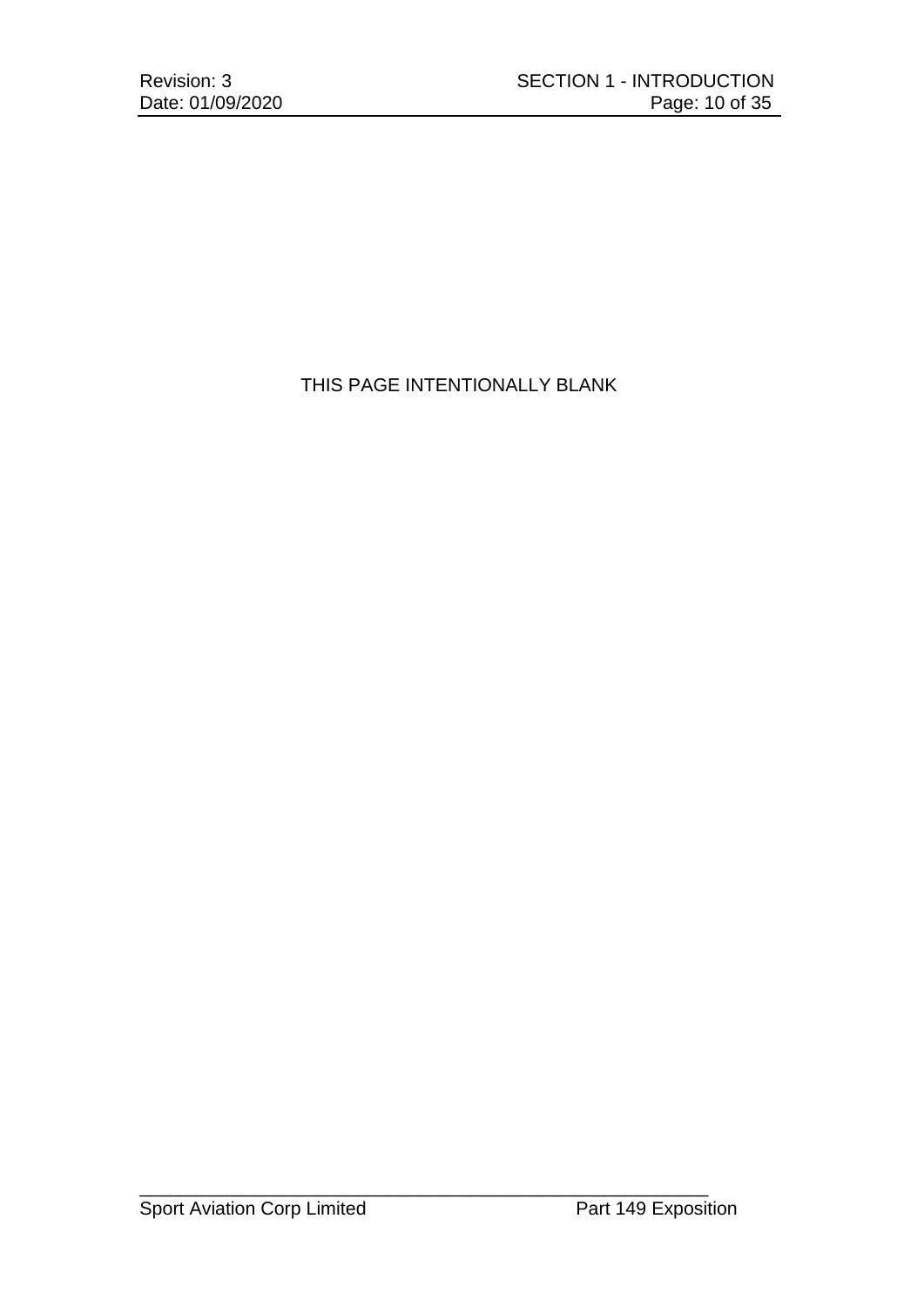#### **5. Abbreviations, & Definitions**

1.1 The following abbreviations are used throughout this Manual:

| AD.         | <b>Airworthiness Directive</b>                     |
|-------------|----------------------------------------------------|
| <b>AGL</b>  | <b>Above Ground Level</b>                          |
| <b>ATO</b>  | <b>Authorised Testing Officer</b>                  |
| <b>CAA</b>  | The Civil Aviation Authority of New Zealand        |
| <b>CEO</b>  | <b>Chief Executive Officer of SAC</b>              |
| <b>CPC</b>  | <b>Commercial Pilots Certificate</b>               |
| <b>FCC</b>  | <b>Flight Crew Certificate</b>                     |
| м           | <b>Metres</b>                                      |
| Mph         | Miles per Hour                                     |
| <b>NM</b>   | <b>Nautical Miles</b>                              |
| Part 103    | Civil Aviation Rule Part 103                       |
| <b>SAC</b>  | <b>Sport Aviation Corp Ltd</b>                     |
| <b>TAIC</b> | <b>Transport Accident Investigation Commission</b> |

1.2 The following definitions are used throughout this Manual:

### **A — Weight Shift Control Microlight**

A microlight aircraft which control about all axes is achieved by shifting body weight to induce centre of gravity changes.

#### **B — Three Axis Control Microlight**

A microlight aircraft in which any seat is fixed to the fuselage structure. Control about the lateral axis is achieved by elevators or canard, about the longitudinal axis by ailerons, differential spoilers or wing warping and about the vertical axis by rudder.

#### **C — Combined Control Microlight Aircraft**

A microlight aircraft in which control of at least one axis is achieved by body weight or by an unusual or specialist control. Control about the other axis is conventional.

#### **G — Rotorcraft**

A microlight aircraft, which derives its lift in flight from unpowered rotating aerofoils.

#### **H — Helicopter**

A microlight aircraft, which derives its lift in flight from powered rotating aerofoils.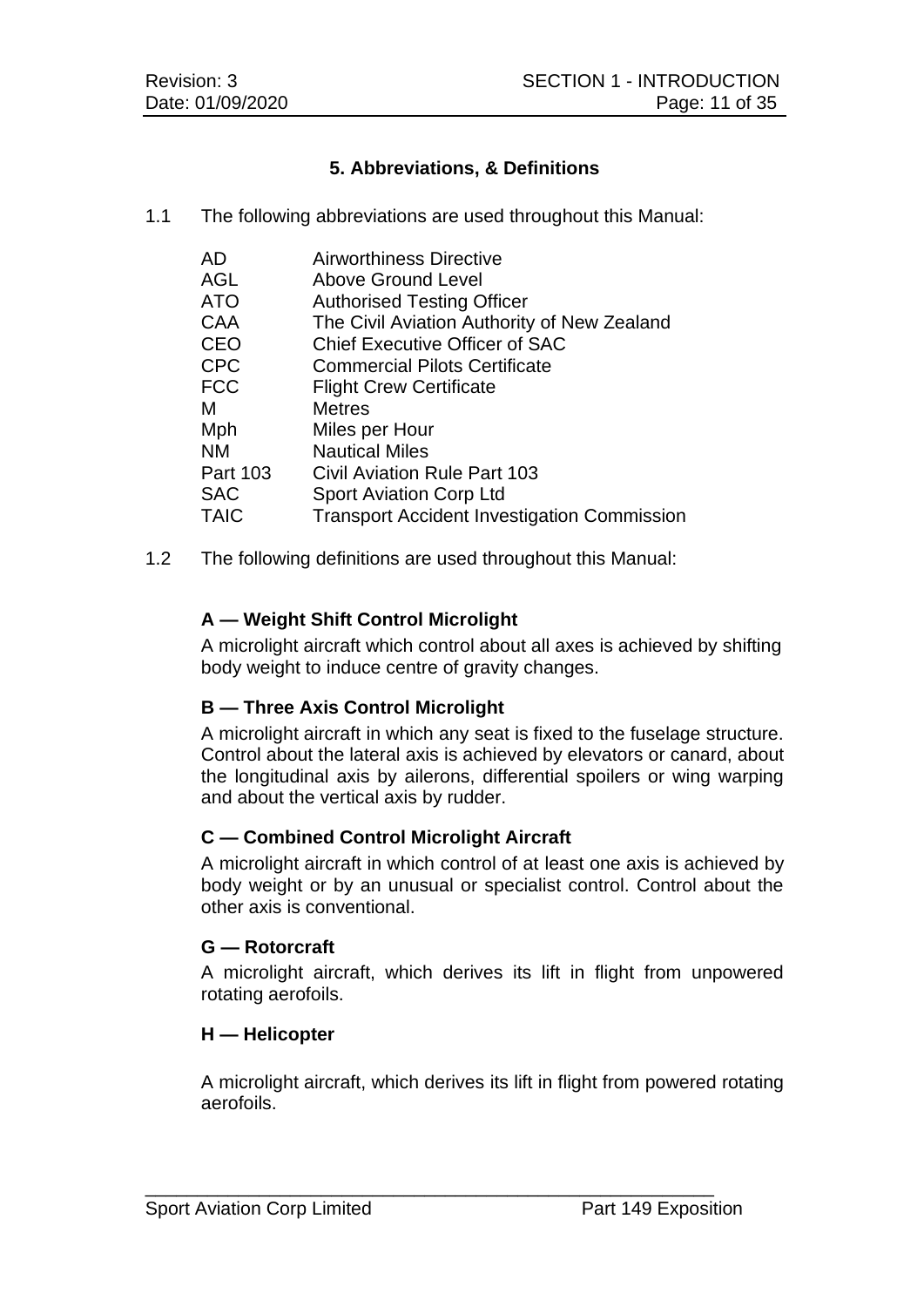#### **P — Powered Paraglider**

A microlight aircraft which has a flexible wing with a power unit.

#### **High Performance Microlights**

Are defined as:

- (a) Microlight aircraft with 80 KTs and greater cruise speed at 75% Power (Engine Manufacturers manual**)**
- (b) Microlight aircraft Type Accepted under CAR 103.203 using foreign certification acceptable to the Director with 80 KTs and greater cruise speed at 75% Power (Engine Manufacturers manual**)**
- (c) Rotorcraft

#### **Microlight Aircraft**

An aircraft conforming to the definition in CAR Part 1.

\_\_\_\_\_\_\_\_\_\_\_\_\_\_\_\_\_\_\_\_\_\_\_\_\_\_\_\_\_\_\_\_\_\_\_\_\_\_\_\_\_\_\_\_\_\_\_\_\_\_\_\_\_\_\_

#### **Microlight Aircraft Floatplane**

A microlight aircraft to which floats have been fixed for operating on the water.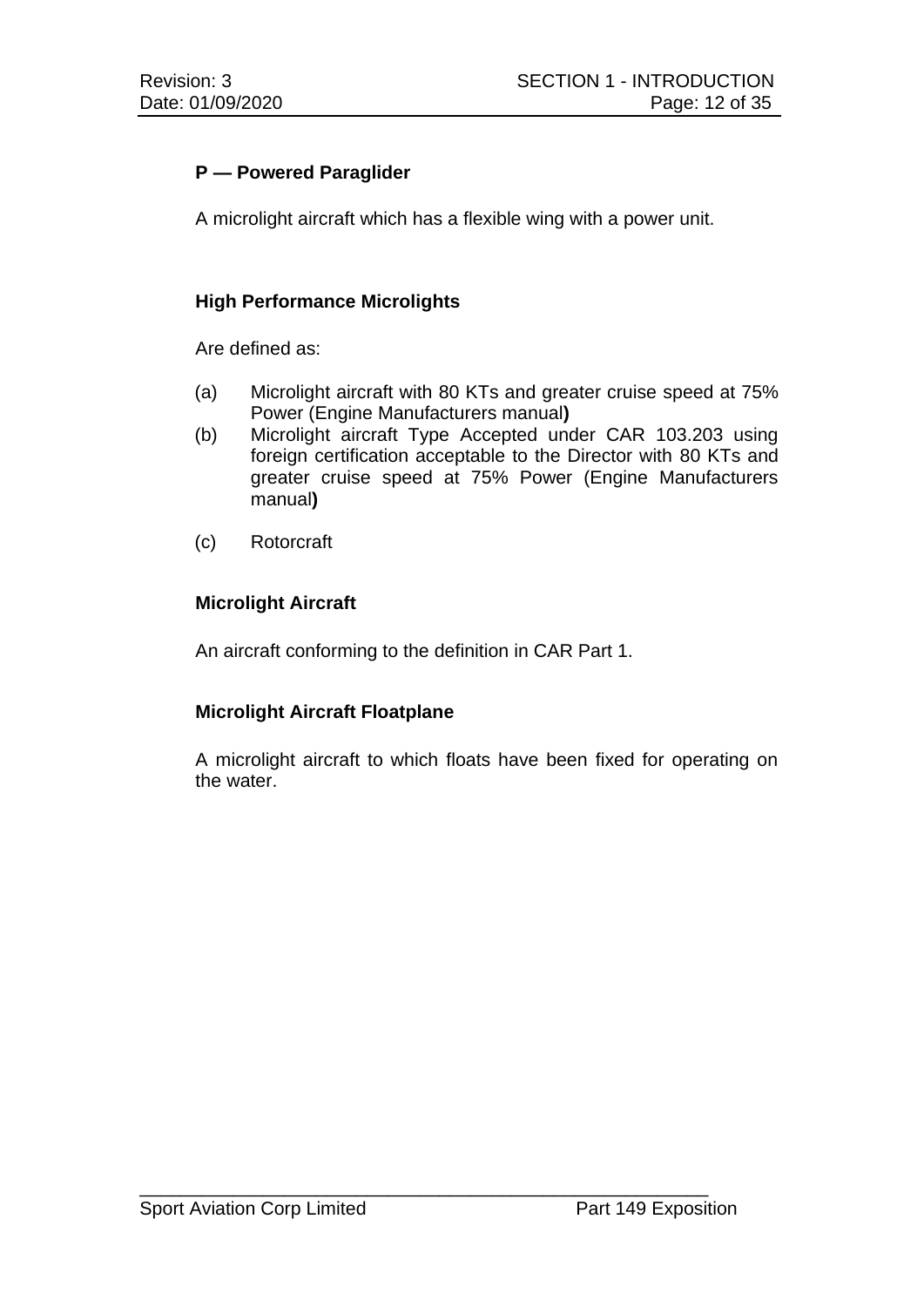#### **6. Rules Matrix**

This matrix provides guidance to those persons required to assess this Exposition for compliance against the Civil Aviation Rules contained in Part 149 and other relevant CAR.

#### *PART 149 RULES MATRIX*

#### **RULE REFERENCE PAGE & PARAGRAPH OWNERSHIP EXPOSITION** 149.65(a)(1) Sec1,P33,1+2 149.65(a)(1)(i) Sec1,P33,1+2 149.65(a)(1)(ii) Sec1,P33,1+2 149.65(a)(2) Sec2,P8,5 149.65(a)(3) Sec2,P9,6,1,2,3,4,5,6,7 149.65(a)(4) Sec2,P7,4 149.65(a)(5) Sec1,P18,8,1,1.4 149.65(a)(6) Sec2,P2,2.1.2 149.65(a)(7) Sec2,P3,2+3 149.65(a)(8)(I) Sec3,P3,3.1 149.65(a)(8)(ii) Sec3,P4,4.4.4 149.65(a)(8)(iii) | Sec1, P11, 8 149.65(a)(8)(iv) Sec3,P5,5.5,6,7 149.65(a)(8)(v) Sec3,P6,7.1,2,3,4,5,6 149.65(a)(8)(vi)  $N/A$ 149.65(a)(8)(vii) | Sec4 149.65(a)(9) Sec1,P20,9,1,2,3 149.103 Sec1, P20, 3.1, 2, 3, 4, 5, 6, 7, 8 **PERSONNEL REQTS** 149.51(a)(1) Sec2,P9,6,1.1 149.51(a)(2) Sec2,P2,2,1.3 149.51(a)(3) | Sec2, P8,5 149.51(a)(4) Sec3,P3,2.1(a) 149.51(b)(1) Sec3,P3,3 149.51(b)(2) Sec3,P4,4 149.51(b)(3) Sec2,P9 -15,1.4,2.4 -7.4 **FACILITY REQTS.** 149.53 | Sec2, P3, 2+3 **DOCUMENTATION** 149.55(a) | Sec3, P5, 2, 6 149.55(b) Sec3,P5,2,6.2 **RECORDS** 149.57(a) Sec3,P4,2,5

\_\_\_\_\_\_\_\_\_\_\_\_\_\_\_\_\_\_\_\_\_\_\_\_\_\_\_\_\_\_\_\_\_\_\_\_\_\_\_\_\_\_\_\_\_\_\_\_\_\_\_\_\_\_\_

#### **RULE/MANUAL MATRIX**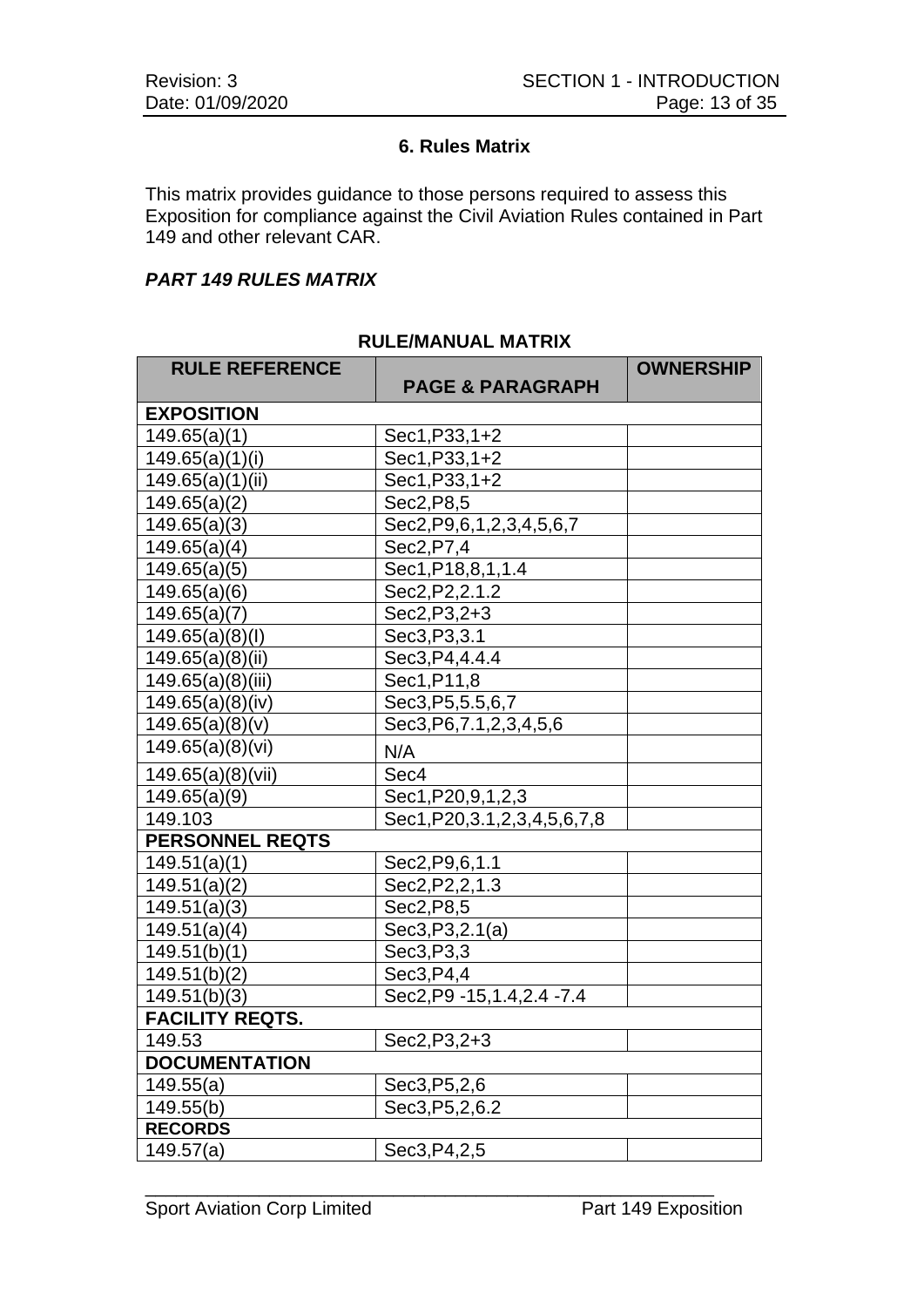Revision: 3 SECTION 1 - INTRODUCTION

| Date: 01/09/2020                  |                                 | Page: 14 of 35 |
|-----------------------------------|---------------------------------|----------------|
| 149.57(b)(1)                      | Sec4, P4, 2, 1. 2(h)            |                |
| 149.57(b)(2)                      | Sec3, P3, 2, 3                  |                |
| 149.57(b)(3)                      | Sec3, P3, 2.4.3                 |                |
| 149.57(b)(4)                      | Sec3, P4, 2.5.2                 |                |
| 149.57(b)(5)                      | Sec3, P4, 2.5.1                 |                |
| PERSONNEL CERT.                   |                                 |                |
| 149.59(a)(1)                      | Sec3, P10, 8/P11, 9             |                |
|                                   | Sec6, P4, 3, 1                  |                |
| 149.59(a)(2)                      | Sec3, P6, 7, 1, 2, 3, 4, 5, 6   |                |
| 149.59(a)(3)                      | Sec3, P6, 7, 1, 2, 3, 4, 5, 6   |                |
|                                   | Sec6, P2, 2, 1, 2, 3            |                |
| 149.59(b)                         | Sec2, P2, 2, 1.3                |                |
| <b>AVIATION EVENTS</b>            |                                 |                |
| 149.61                            | N/A                             |                |
| 91.703(b)                         | N/A                             |                |
| 91.703(c)(1)                      | N/A                             |                |
| <b>INTERNAL QUALITY ASSURANCE</b> |                                 |                |
| 149.63(a)                         | Sec4, P5, 2.3                   |                |
| 149.63(b)(1)                      | Sec4, P5, 2, 3                  |                |
| 149.63(b)(2)                      | Sec4, P3, 2, 1.2(b)             |                |
| 149.63(b)(3)                      | Sec4, P7, 2, 4.5                |                |
| 14963(b)(4)                       | Sec4, P7, 2, 4.5/ P8, 2, 5.1(b) |                |
| 149.63(b)(5)                      | Sec4, P5, 2, 2.1                |                |
| 149.63(b)(6)                      | Sec4, P9, 2, 5.3                |                |
| 149.63(c)                         | Sec4, P6, 2, 3.1(b)             |                |
| 149.63(d)(1)                      | Sec4, P8, 2, 4.5(e)             |                |
| 149.63(d)(2)                      | Sec4, P8, 2, 4.5(d)             |                |
| 149.63(d)(3)                      | Sec4, P8, 2, 4.5(e)             |                |
| 149.63(d)(4)                      | Sec4, P8, 2, 4.5(f)             |                |
| 149.63(e)(1)                      | Sec4, P8, 2, 4.5(e)             |                |
| 149.63(e)(2)                      | Sec4, P8, 2, 4.5(d)             |                |
| 149.63(e)(3)                      | Sec4, P8, 2, 5.1(b)             |                |
| 149.63(e)(4)                      | Sec4, P8, 2, 4.5(f)             |                |
| 149.63(f)(1)                      | Sec4, P5, 2, 2.1(b)             |                |
| 149.63(f)(2)                      | Sec4, P5.2, 2.1(c)              |                |
| 149.63(f)(3)                      | Sec4, P5, 2, 2.2(e)             |                |
| 149.63(f)(4)                      | Sec4, P5, 2, 2.2(f)             |                |
| 149.63(f)(5)                      | Sec4, P5, 2, 2.2(g)             |                |
| 149.63(g)(1)                      | Sec4, P8, 2, 4.5(f)             |                |
| 149.63(g)(2)                      | Sec4, P10, 2, 6.1               |                |
| 149.63(g)(3)                      | Sec4, P9, 2, 5.4                |                |
| 149.63(h)                         | Sec4, P2, 2, 1.1(c)             |                |
| <b>OCCURRENCE REPORTING</b>       |                                 |                |
| 12.51(a)                          | Sec5, P10, 6, 2                 |                |
| $12.51(b)(1)-(14)$                | Sec5, P10, 6, 3, 3.2            |                |
| $12.53(a)(1)-(2)$                 | Sec5, P11, 6, 4                 |                |
| $12.53(b)-(c)$                    | Sec5, P11, 6, 4                 |                |
|                                   |                                 |                |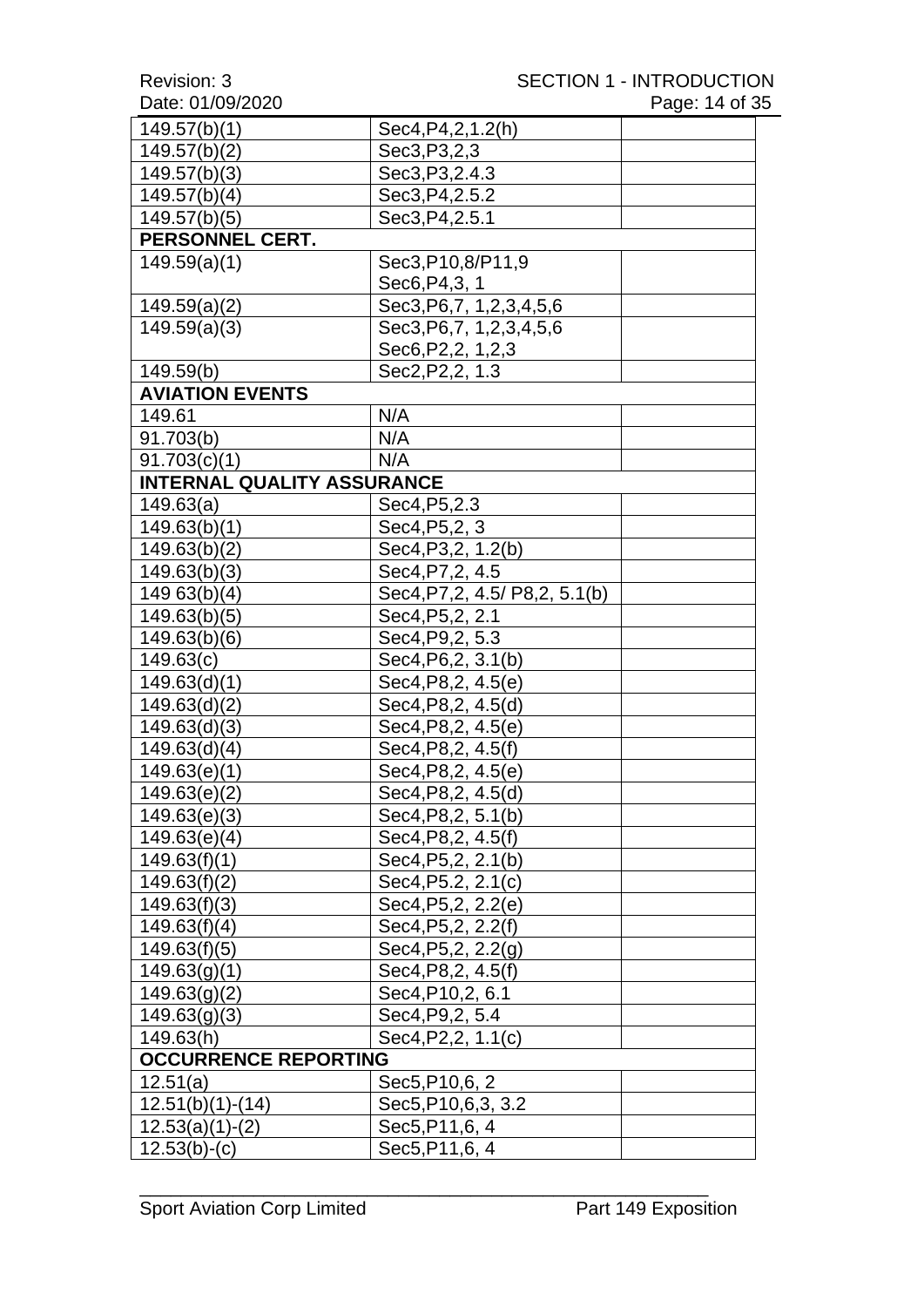#### Revision: 3 <br>
Date: 01/09/2020<br>
Date: 01/09/2020<br>
Rage: 15 of 35 Page: 15 of 35

| $12.55(b)(1)-(2)$ | Sec5, P13, 7(a), (b) |  |
|-------------------|----------------------|--|
| 12.55(c)          | Sec5, P13, 7(c)      |  |
| $12.55(d)(1)-(9)$ | Sec5, P13, 7.2       |  |
| $12.57(a)(2)-(3)$ | Sec5, P13, 7.2       |  |
| $12.57(b)(1)-(3)$ | Sec5, P12, 6         |  |
| 12.101            | Sec5, P12, 6         |  |
| 12.103(a)         | Sec5, P14, 8.1, (a)  |  |
| 12.105            | Sec5, P14, 8.2, (b)  |  |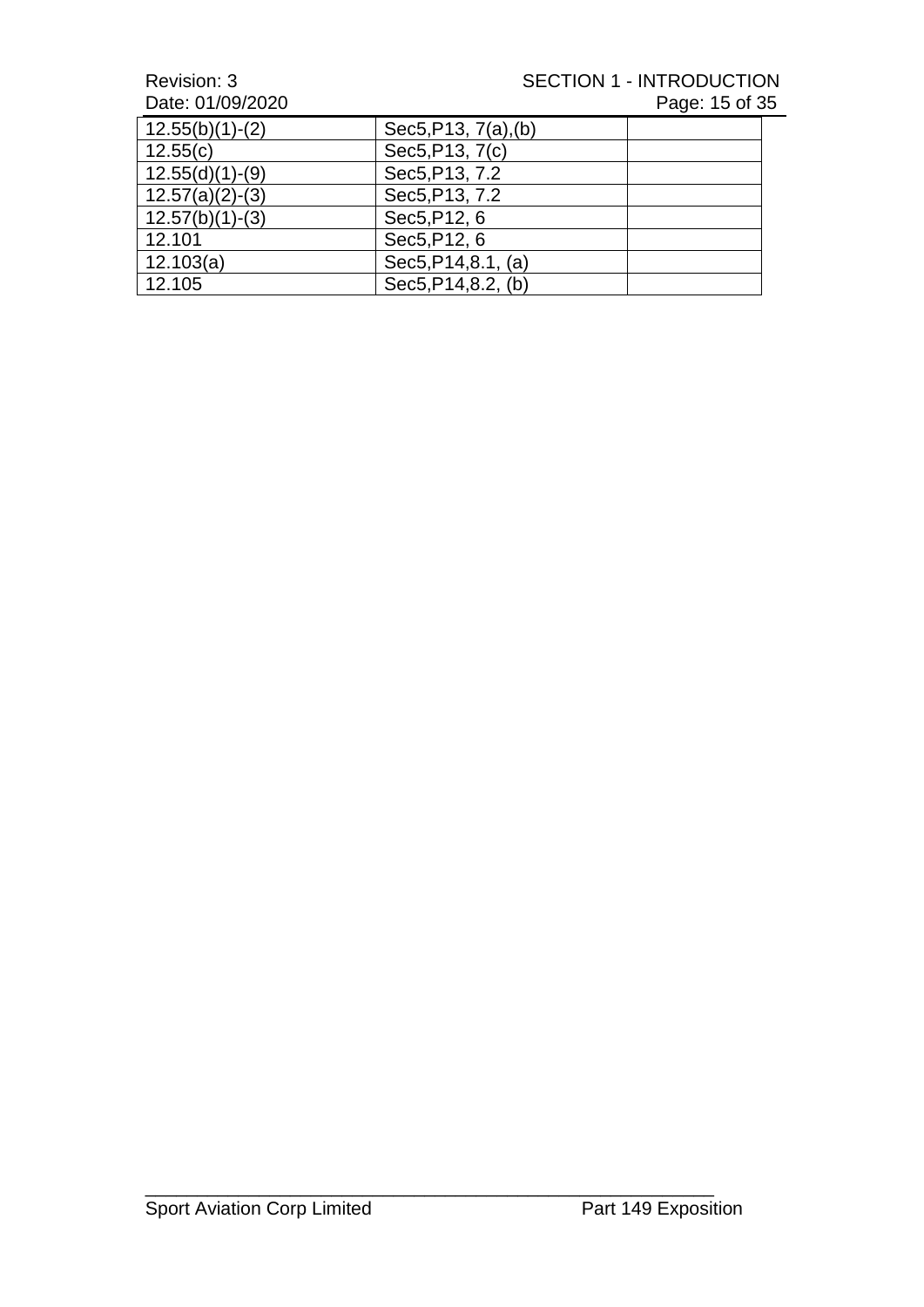This matrix provides guidance to those persons required to assess this Exposition for compliance against the Civil Aviation Rules contained in Part 103 and other relevant CAR.

#### *PART 103 RULES MATRIX*

| <b>RULE REFERENCE</b>            |                             | <b>OWNERSHIP</b> |
|----------------------------------|-----------------------------|------------------|
|                                  | <b>PAGE &amp; PARAGRAPH</b> |                  |
| <b>General</b>                   |                             |                  |
| 103.1                            | Sec7,P2                     |                  |
| 103.3                            | Sec2,P4                     |                  |
| 103.5(a)1                        | Sec5, P4, 1.1, b            |                  |
| 103.5(a)2                        | Sec5, P4, 1.1, e            |                  |
| 103.5(a)3                        | Sec5, P4, 1.1, d            |                  |
| 103.7                            | Sec5, P4, 1.2               |                  |
| 103.7(1)(i)                      | Sec6.1, P22, 2.1            |                  |
| 103.7(1)(ii)                     | Sec6.1, P22, 2.1, c         |                  |
| 103.7(2)(i)                      | Sec6.1, P23, 2.5            |                  |
| $103.7(2)$ (ii)                  | Sec6.1, P24, 3.1            |                  |
| 103.9                            | Sec6.0, P14, 15             |                  |
| <b>Operating Rules</b>           |                             |                  |
| 103.101(a)(1)                    | Sec7, P13, 3.8              |                  |
| 103.101(a)(2)                    | Sec7, P13, 3.3              |                  |
| 103.101(b)                       | Sec7, P7, 1.1               |                  |
| 103.103                          | Sec5, P3, 4.1               |                  |
| 103.105(a)                       | Sec5, P3, 4.2               |                  |
| 103.105(b)                       | Sec7, P13, 3.11             |                  |
| 103.107                          | Sec7, P13, 3.11             |                  |
| <b>Flight Rules</b>              |                             |                  |
| 103.151                          | Sec5, P3, 4.4               |                  |
| 103.153(1)                       | Sec5, P3, 3.2               |                  |
| 103.153(2)                       | Sec5, P3, 3.3               |                  |
| 103.155(a)                       | Sec5, P2, 1.5               |                  |
| 103.155(b)(1)                    | Sec5, P2, 1.6               |                  |
| 103.155(b)(2)                    | Sec5, P2, 1.3               |                  |
| 103.155(c)                       | Sec5, P2, 1.3               |                  |
| 103.157(a)                       | Sec6, P18, 8, 2             |                  |
| 103.157(b)                       | Sec6, P18, 8, 2             |                  |
| 103.157(c)                       | Sec6, P18, 8, 3             |                  |
| 103.159(1)                       | Sec6, P5, notes             |                  |
| 103.159(3)                       | Sec6.1, P18, 7(a)           |                  |
| <b>Airworthiness &amp; Maint</b> |                             |                  |
| 103.201                          | Sec7, P2, 1.9               |                  |
| 103.203(b)                       | Sec7, P13, 3.2              |                  |
| 103.207                          | Sec7, P13, 3.3              |                  |

#### **RULE/MANUAL MATRIX**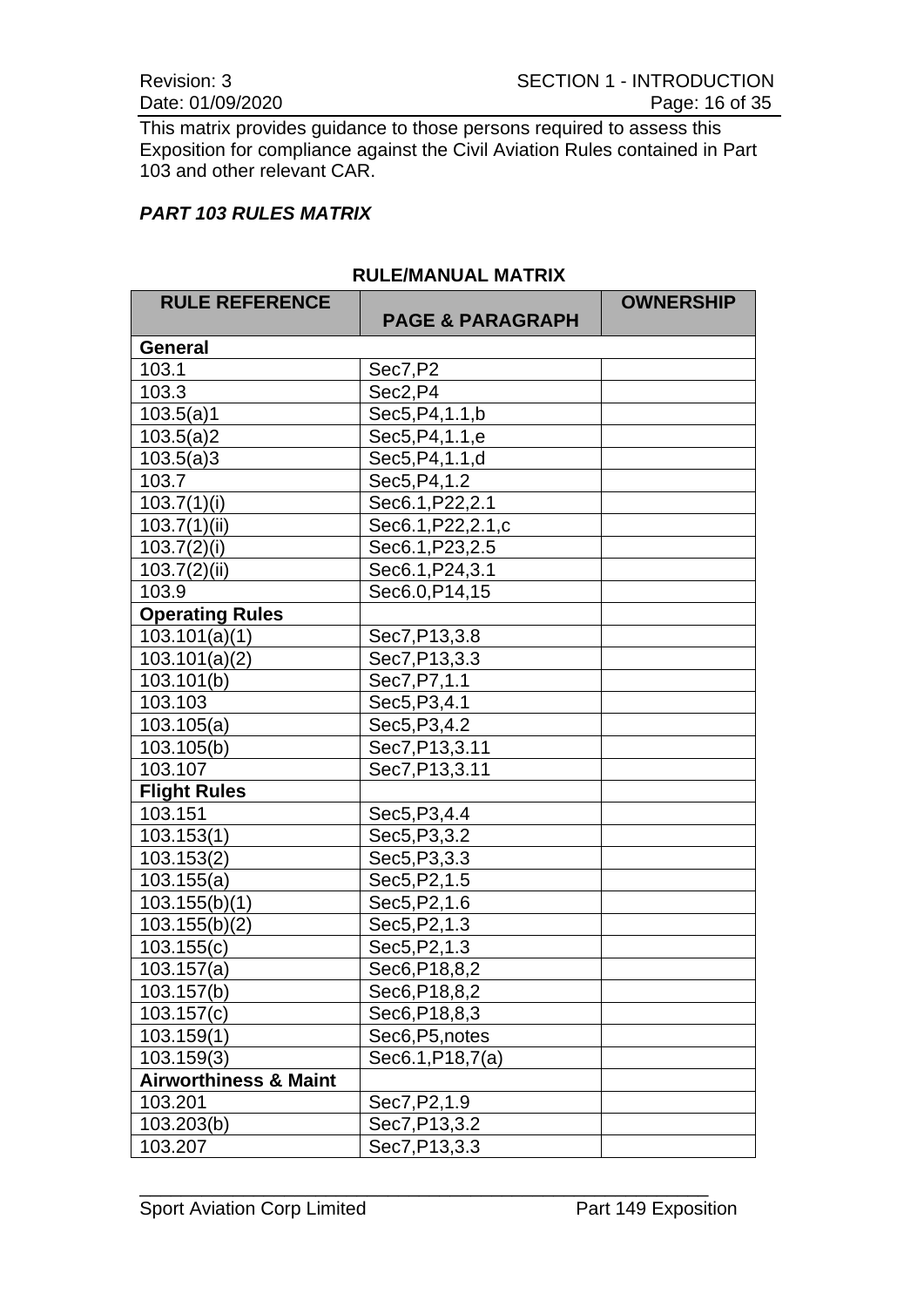Date: 01/09/2020

| 103.209            | Sec7, P7, 1.1   |  |
|--------------------|-----------------|--|
| 103.211            | Sec7, P13, 3.9  |  |
| 103.213            | Sec7, P13, 3.10 |  |
| 103.217(a)         | Sec7, P2, 1.1   |  |
| 103.217(a)(1)      | Sec7, P2, 1.1   |  |
| 103.217(a)(2)      | Sec7, P2, 1.3   |  |
| 103.217(a)(3)      | Sec7, P2, 1.5   |  |
| 103.217(b)         | Sec7, P2, 1.6   |  |
| 103.217(c)(1)      | Sec7, P2, 1.8   |  |
| 103.217(c)(2)      | Sec7, P2, 1.3   |  |
| 103.217(c)(3)(i)   | Sec7, P2, 2.0   |  |
| 103.217(c)(3)(ii)  | Sec7, P2, 2.1   |  |
| 103.217(c)(3)(iii) | Sec7, P2, 2.2   |  |
| 103.217(d)(1)(i)   | Sec7, P13, 3.5  |  |
| 103.217(e)(2)      | Sec7, P13, 3.6  |  |
| 103.217(f)         | Sec7, P5, 5.5   |  |
| 103.217(g)         | Sec7, P5, 5.4   |  |
| 103.219            | Sec5, P3, 4.5   |  |
| 103.221            | Sec7, P2, 1.4   |  |
| 103.223            | Sec7, P14, 9    |  |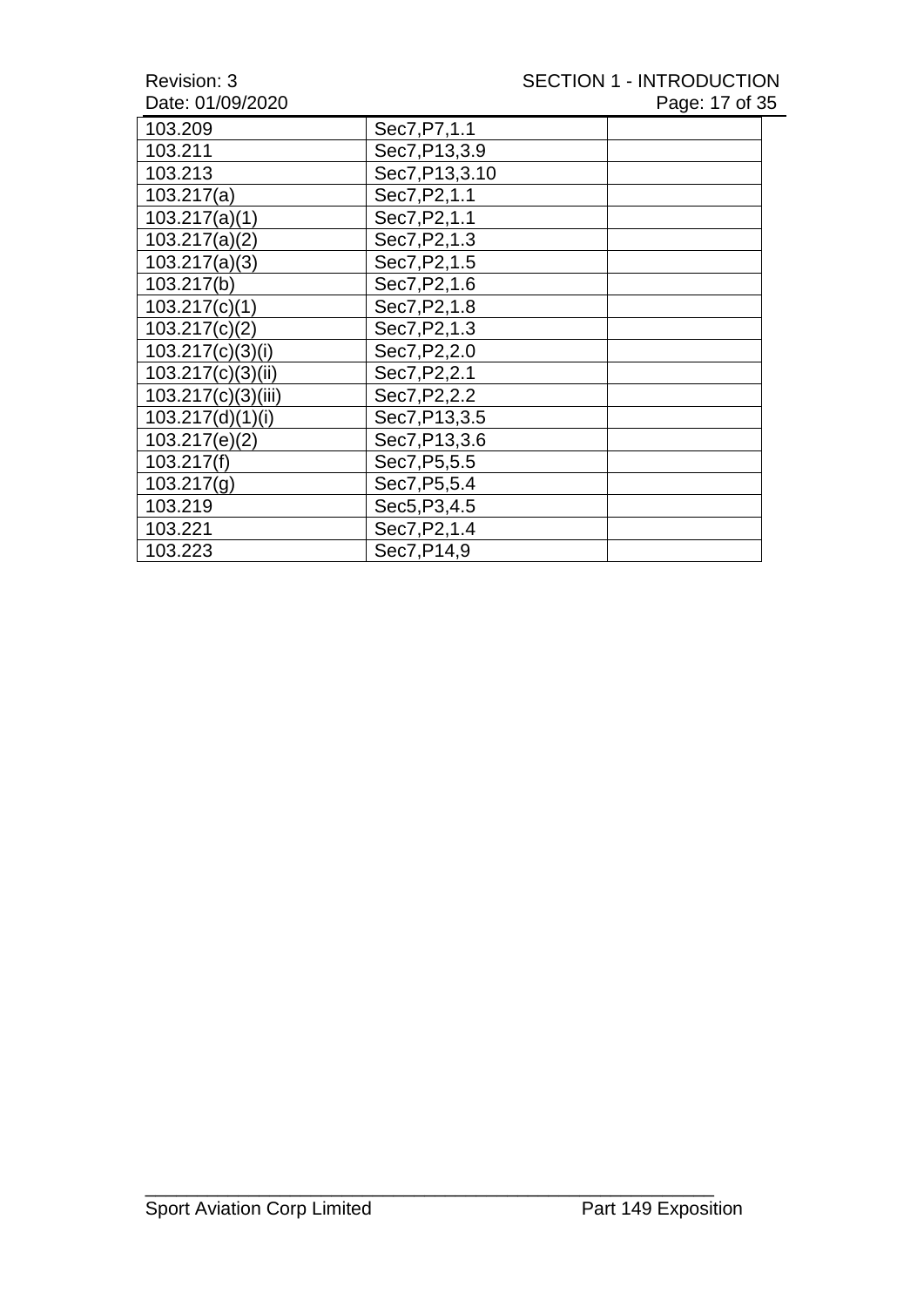#### **7. Introduction**

This Exposition is the property of, and is subject to the copyright of, Sport Aviation Corp. Limited. The Exposition shall be maintained in accordance with the guidelines laid down in the Exposition Control section.

This Exposition as a whole, or part of, may not be distributed in any form outside the Sport Aviation Corp. Ltd organisation.

If at any time sections of this Exposition are copied, then each page must be marked **'INFORMATION MAY NOT BE UP TO DATE, PLEASE REFER TO ORIGINAL'**.

Nothing contained in this Exposition is to be construed as:

(i) Relieving the individual of their responsibility to take any action considered necessary for the preservation of life, property, or any third party.

(ii) Removing the right of any individual or persons to introduce additional procedures that may be required to suit local conditions.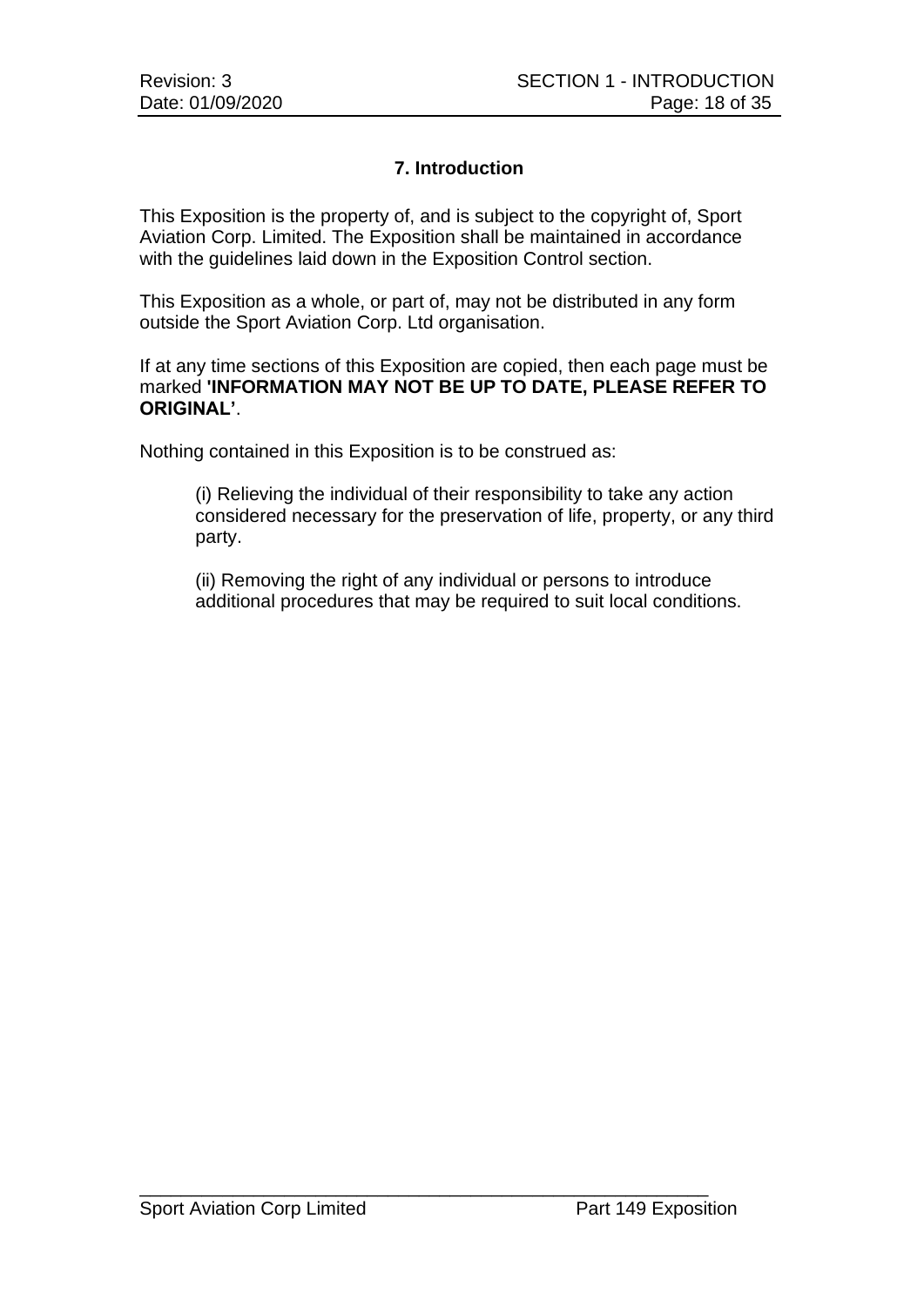#### **8. Authority**

#### *1. Exposition Purpose*

- 1.1 This Exposition has been produced to show conformity with Civil Aviation Rule Part 149, Aviation Recreation Organisations - Certification.
- 1.2 The policies and procedures implemented by SAC in the Exposition ensure that all activities are undertaken in accordance with the Civil Aviation Legislation.
- 1.3 The Policy, Procedures and general guidance contained in this Exposition has the approval of the Board of Directors of SAC.
- 1.4 The following activities will be carried out by SAC under this certificate:
	- (a) Training, examination, and certification of sport pilots operating under Part 103.
	- (b) Training, examination, and certification of sport aircraft Inspectors for aircraft operated under Part 103.
	- (c) Initial conformance checks on sport aircraft certificated under Part 103.
	- (d) Acceptance of modifications and repairs to sport aircraft under Part 103 pursuant to conditions in a separate Letter of Authorisation from the Director.
	- (e) Annual Condition Inspections on sport aircraft under Part 103.

#### *2. Authority*

- 2.1 This Exposition is issued by the Chief Executive Officer of SAC.
- 2.2 All amendments to this Exposition shall be done in accordance with procedures laid down in the Exposition.

#### *3. Scope and Limitations of Authority*

3.1 The Chief Executive Officer and Operations Officer of SAC hold the delegated authority from CAA to issue: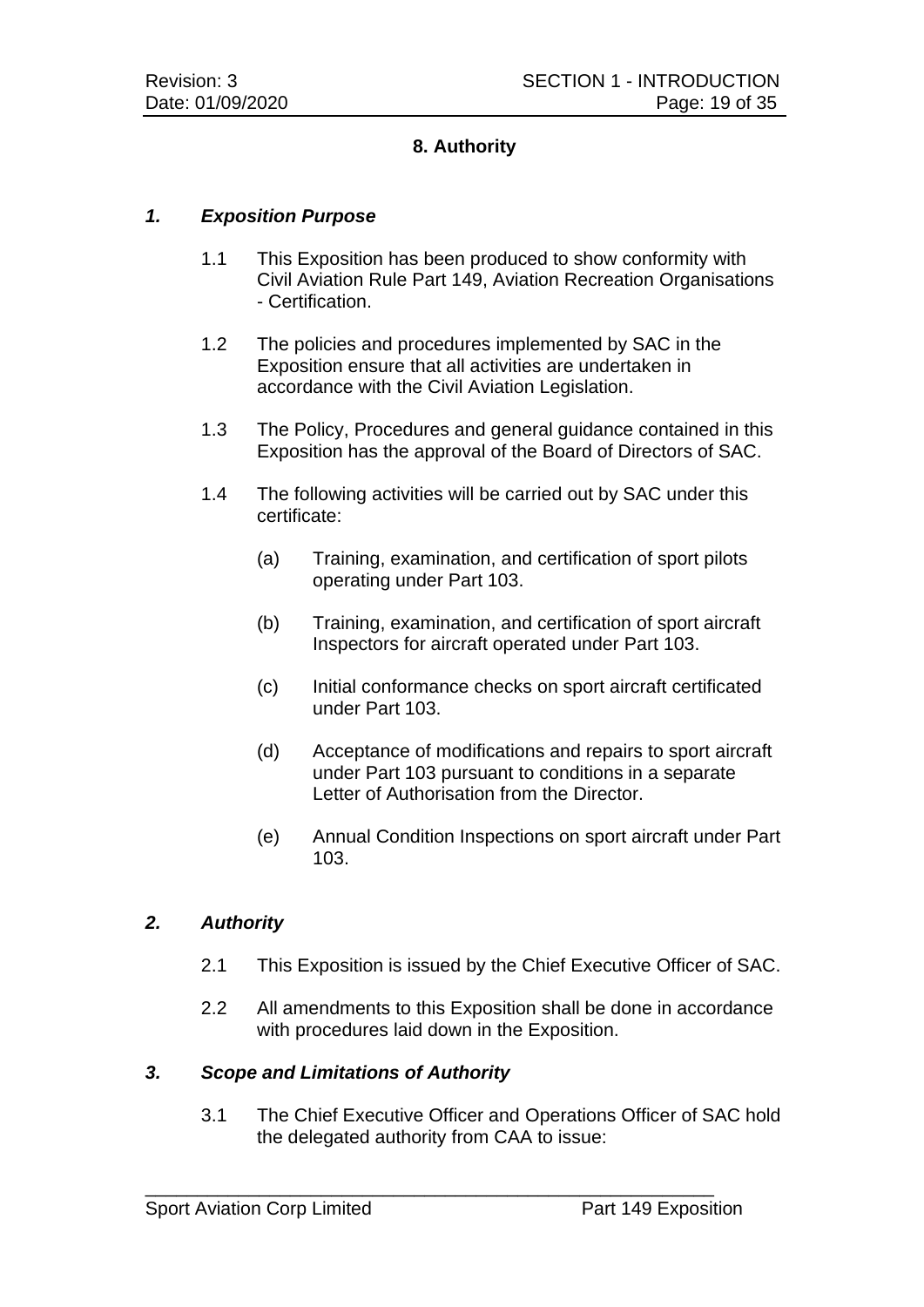(a) Flight Certificates

(b) Annual Condition Inspection Documents

**Note**: Delegation holders may not exercise their powers of delegation on a certificate to a client they have been instructing. This is to prevent a conflict of interest occurring.

#### *4. Conditions of Use*

- 4.1 This Exposition will be made available to all persons within SAC and those persons acting on behalf of SAC.
- 4.2 All persons using this Exposition shall be fully conversant with, and comply with its requirements.
- 4.3 This Exposition is the property of SAC. It may not be copied or communicated, in whole or in part, to any person not authorised by written consent of the CEO.
- 4.4 Should anything in this Exposition be found to be contrary to Civil Aviation Legislation, the legislation will take precedence.
- 4.5 Sport Aviation Corp Ltd. retains the copyright of this Exposition.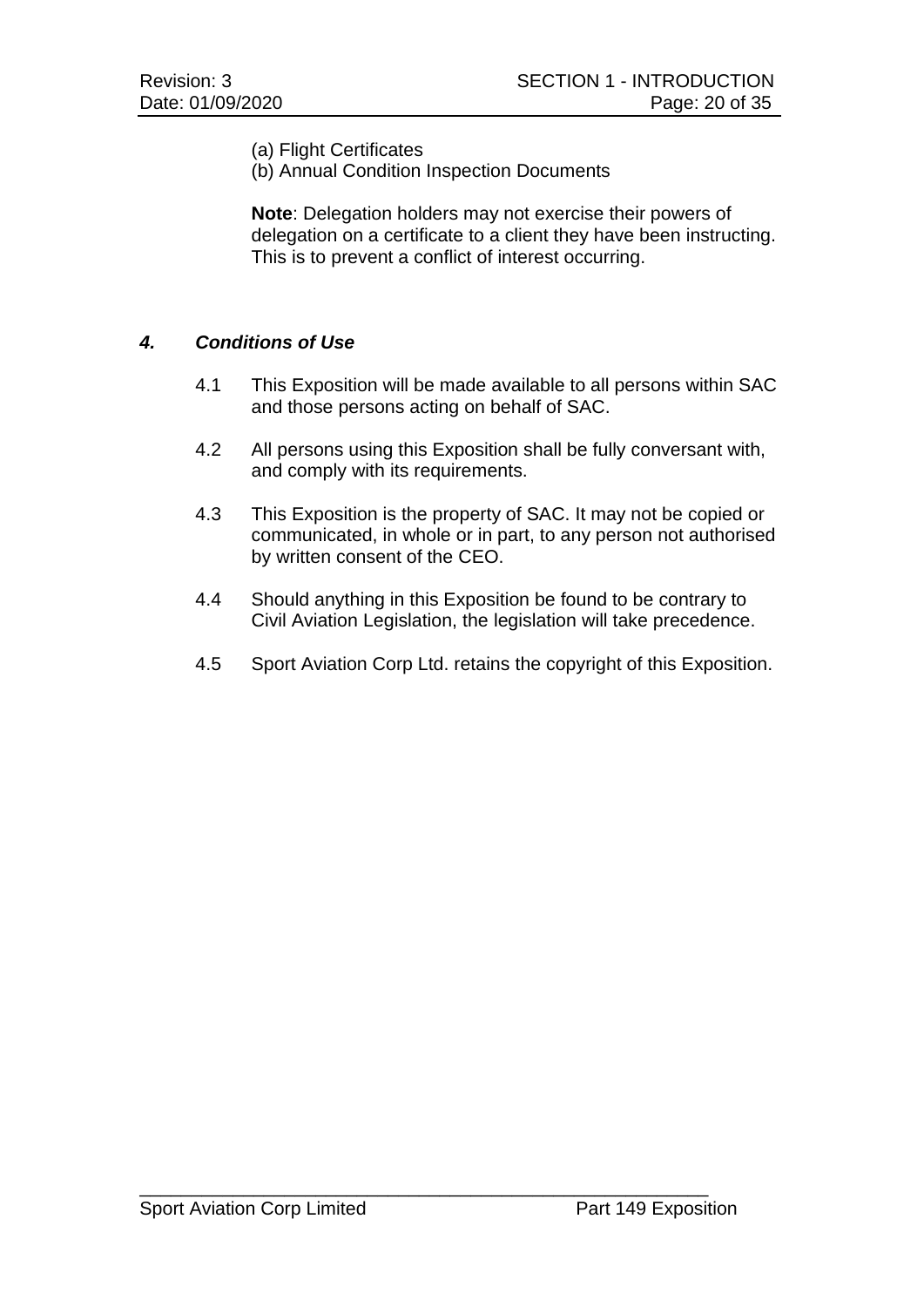#### **9. Exposition Control**

#### *1. Presentation*

This exposition contains information required for the certification of an organisation under Civil Aviation Rule Pt.149 and has nine sections 1 to 9.

The first seven sections have paragraphs and sub-paragraphs. The eighth section contains all the SAC standard forms. The ninth contains an Annex for the SAC Training School which conforms to CAR Part 141 .

Page numbers are on the top right hand side of each page along with the revision number and issue date on the left hand side.

Each Section has its own Table of Contents.

Sections 6 and 9 are broken down into Subsections to retain clarity.

#### *2. Distribution*

2.1 One copy of this exposition including one years free amendment service is available to any SAC client at the current published price in Section 1 - 12, thereafter an annual fee will be charged for the amendment service.

2.2 Notwithstanding 2.1, Section 9 will only be issued under the Chief Executive's authority to persons directly involved with the SAC Training School.

2.3 This exposition may be distributed in paper or electronic (CDROM) format as the recipient desires, each CDROM being identified by the amendment number and issue date.

It is also accessible via the internet on the SAC Website, [www.sportflying.co.nz](http://www.sportflying.co.nz/)

#### *3. Amendment Procedures*

3.1 A copy of the exposition is issued to each authorised person. The Secretary/Administrator holds a register identifying each exposition holder.

3.2 The exposition holder is required to incorporate all amendments promptly and in accordance with the instructions accompanying the amendments.

3.3 Where only part of the previous text has been amended, the alterations are indicated by a vertical line in the left margin.

3.4 The amendment status of this exposition may be checked for currency by comparing the last amendment number and date published shown in the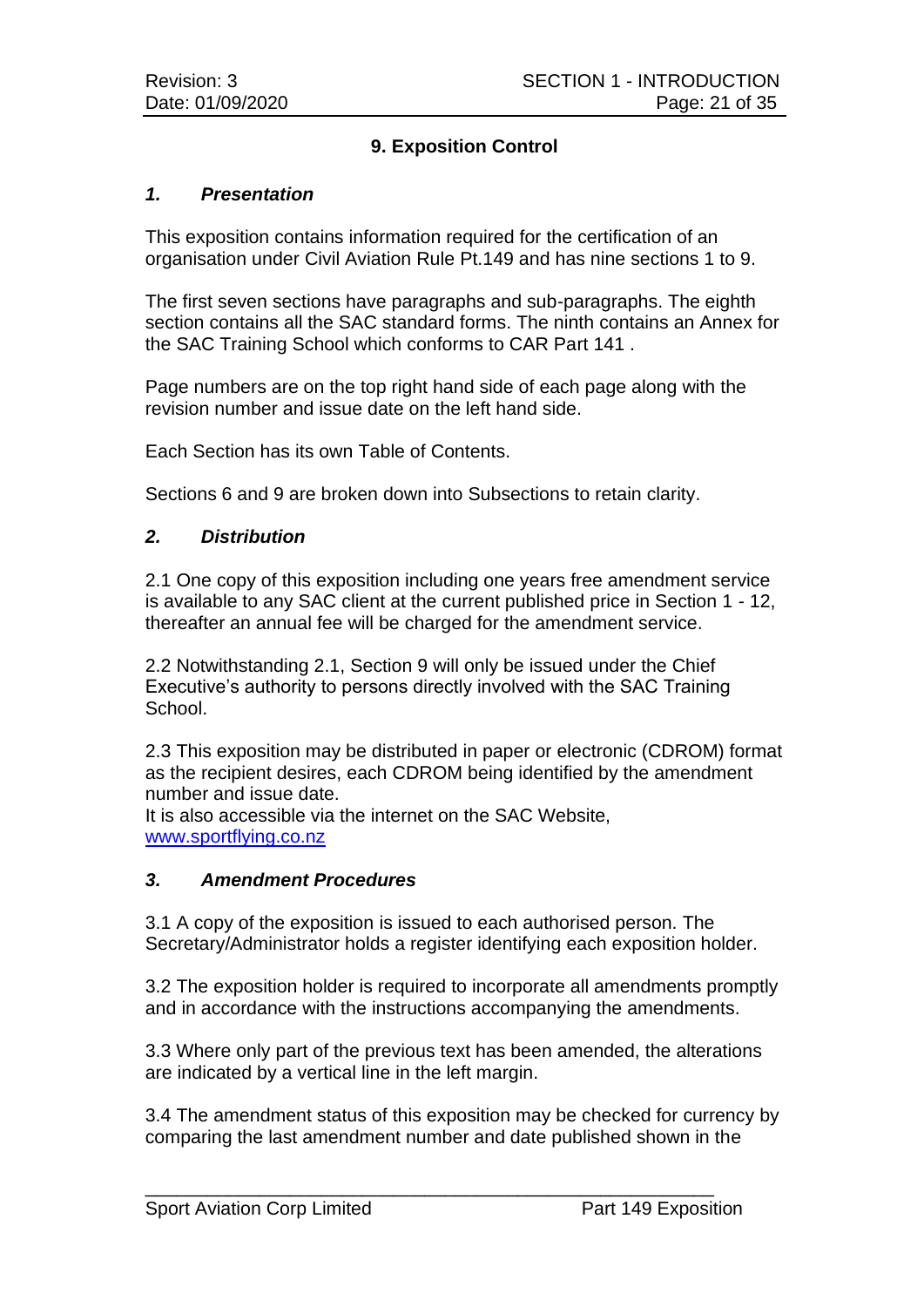Record of Amendments pages and the List of Effective Pages. The current Exposition is held on the SAC data base and is published live on the SAC website. (www.sportflying.co.nz)

3.5 Certain changes to the organisation require prior notification and approval by the Director to remain in compliance with Part 149. These are:

- (a) Change of Chief Executive;
- (b) Change of the listed senior persons;
- (c) Change of the holder or holders of any delegation made by the Director;
- (d) Change of the principal location(s) at which the activities may be carried out;
- (e) Change of the activities covered by the certificate;
- (f) Change of the procedures for personnel assessment and certification;
- (g) Change of procedures for organising Aviation Events.

3.6 Amendments not effecting changes requiring the Directors prior approval in 3.5 may be issued directly to exposition holders with a copy to CAA for their records.

3.7 The Board of Directors initiate and authorise amendments, the Company Secretary/Administrator organises the production and insertion of the amendments of the company copy and distribution of current copies to exposition holders as required. The current exposition will be made available via the SAC Website. [\(www.sportflying.co.nz\)](http://www.sportflying.co.nz/)

3.8 This exposition shall be amended so as to remain a current description of SAC.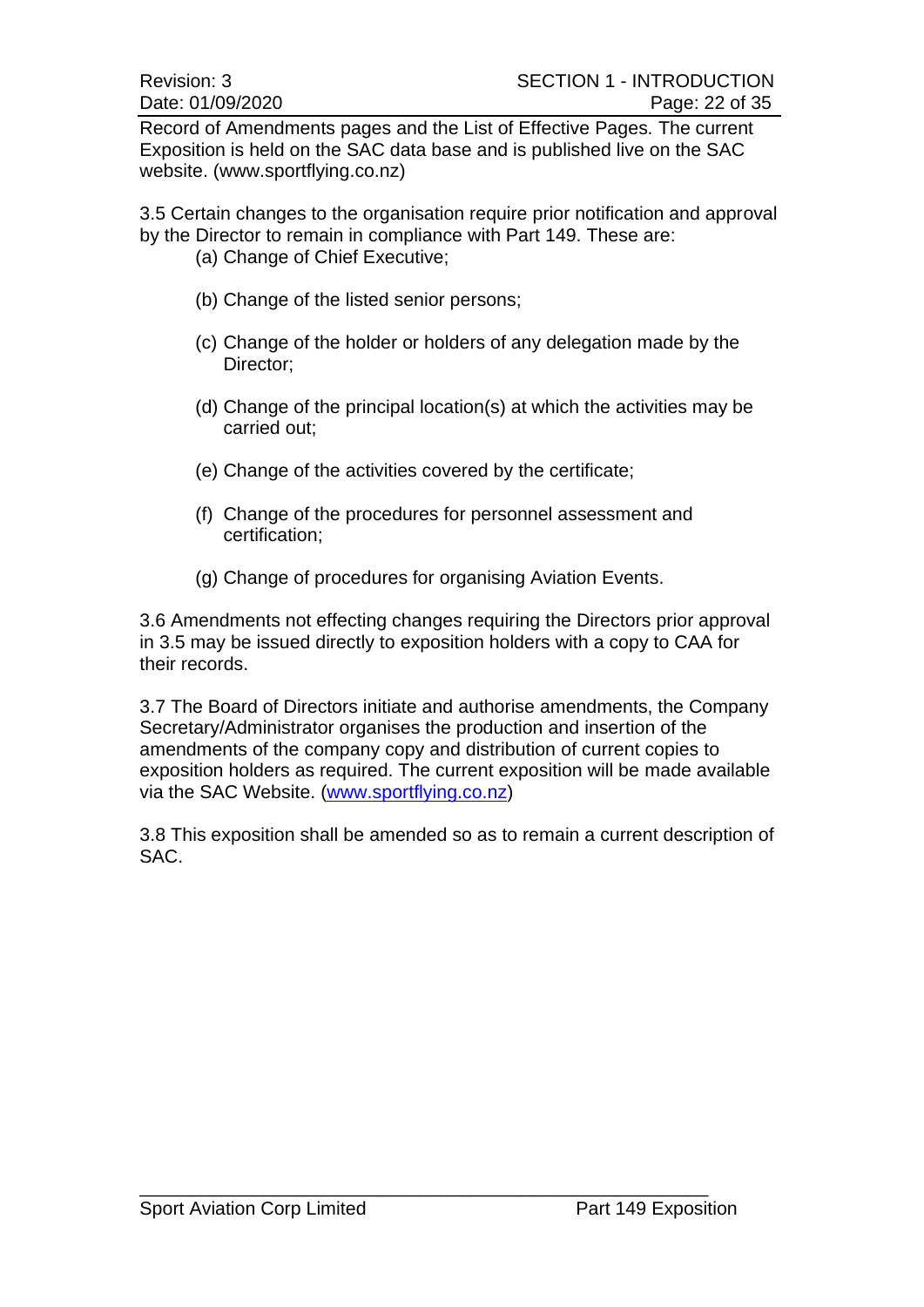# **10. SAC Authorised Testing Officers (ATO's)**

#### **Instructors & Inspection Authorisation Holders**

#### **Authorised Testing Officers – North Island**

| Name         | Surname       | City                | Mobile        | Phone home  |
|--------------|---------------|---------------------|---------------|-------------|
| Stephen      | Chilcott      | <b>AUCKLAND</b>     | 021 763 742   | 09 376 3794 |
| Mark         | Easson        | <b>AUCKLAND</b>     | 021 747 401   | 09 443 8363 |
| John         | Eaton         | <b>AUCKLAND</b>     | 021 104 7300  | 09 420 3331 |
| John         | Gemmell       | <b>AUCKLAND</b>     | 027 498 0911  | 09 298 1744 |
| Harvey       | Lockie        | <b>AUCKLAND</b>     | 021 611 022   | 021 611 022 |
| Rim          | Malskaitis    | <b>AUCKLAND</b>     | 021 251 1542  | 09 832 5053 |
| John         | O'Hara        | <b>AUCKLAND</b>     | 021 040 3198  |             |
| Daniel       | Readman       | <b>AUCKLAND</b>     | 021 681 991   | 09 575 8284 |
| Kenneth      | Smith         | <b>AUCKLAND</b>     | 021 204 2543  | 09 266 1118 |
| Noel         | <b>Bailey</b> | <b>HAMILTON</b>     | 021 644 785   | 07 846 6900 |
| William      | Henwood       | <b>HAMILTON</b>     | 021 065 4538  | 07 829 7579 |
| David        | Peel          | <b>HAMILTON</b>     | 0274 888431   | 07 839 5402 |
| David        | Readman       | <b>HAMILTON</b>     | 021 774 253   | 07 829 7826 |
| Ross         | MacDonald     | <b>HAWKES BAY</b>   | 021 262 9550  | 06 857 5139 |
| Niol         | Lockington    | <b>KATIKATI</b>     | 0220 817595   | 07 9297065  |
| Douglas      | Yarrall       | <b>MASTERTON</b>    | 021 988542    | 06 377 7614 |
| Scott        | Kendall       | <b>MORRINSVILLE</b> | 021 033 2915  |             |
| Phillip      | Hooker        | MT MAUNGANUI        | 021 737152    |             |
| Kevin        | Mattson       | NGARUAWAHIA         | 021 02398485  |             |
| Giovanni     | Nustrini      | PAPAKURA            | 021 832 626   | 09 29 66188 |
| Mary         | Patterson     | PAPAKURA            | 021 560 870   |             |
| James        | Lyver         | <b>POKENO</b>       | 027 440 0747  |             |
| Anthony      | Unwin         | <b>TAURANGA</b>     | 021 038 0760  | 07 75441017 |
| Peter        | Ryan          | <b>WAHAROA</b>      | 0274 942 537  | 07 888 3869 |
| <b>Cliff</b> | McChesney     | <b>WAIHI</b>        | 027 480 5454  |             |
| Rudi         | van der Zwaal | <b>WARKWORTH</b>    | 021 425 335   | 09 425 7977 |
| Stephen      | Southey       | <b>WELLINGTON</b>   | 027 229 3908  | 04 902 2029 |
| Timothy      | Harrison      | WELLSFORD           | 021 0224 9401 | 09 423 9494 |
| Peter        | Rutledge      | WHAKATANE           | 0274 965601   | 07 3077136  |
| Kelvin       | Wright        | WHAKATANE           | 027 489 6158  | 07 322 8148 |
| Neil         | Foreman       | WHANGAREI           | 022 494 8810  | 09 438 9069 |
| Ayers        | Foster        | WHANGAREI           | 027 491 9810  | 09 438 7902 |
| Barry        | Norgrove      | WHANGAREI           | 021 545 177   |             |
| Bernard      | Russell       | WHANGAREI           | 021 1738942   | 09 4373 779 |
| <b>Brian</b> | Taylor        | <b>WHANGAREI</b>    | 021 031 8394  | 09 432 9542 |
| Dennis       | Williams      | WHANGAREI           | 021 2087928   |             |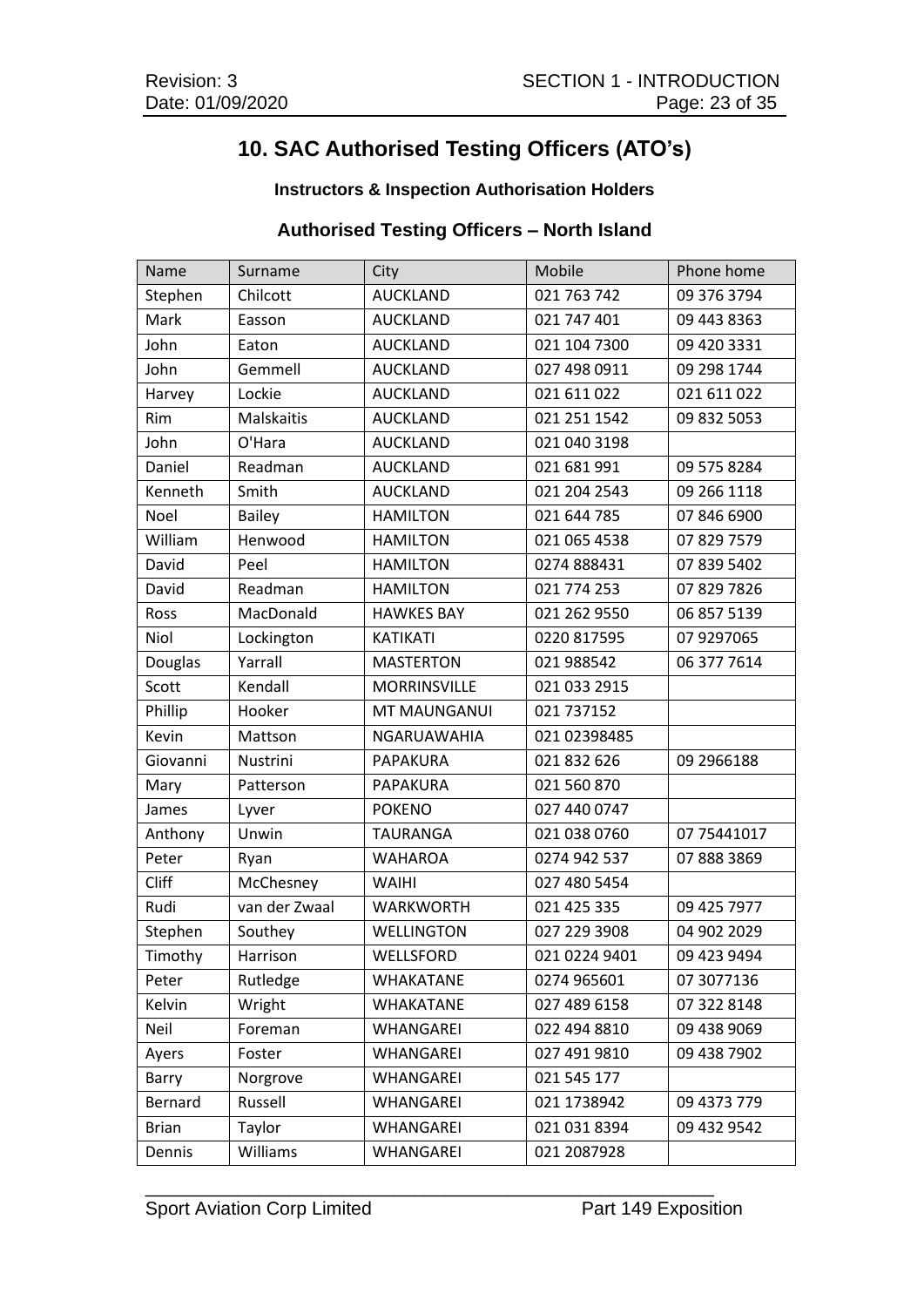#### **Instructors – North Island**

| Name            | Surname         | City                 | Mobile        | Phone home    |
|-----------------|-----------------|----------------------|---------------|---------------|
| Joseph          | <b>Barnao</b>   | <b>AUCKLAND</b>      | 027 4754763   |               |
| Stephen         | Chilcott        | <b>AUCKLAND</b>      | 021 763 742   | 09 376 3794   |
| Mark            | Easson          | <b>AUCKLAND</b>      | 021 747 401   | 09 443 8363   |
| John            | Eaton           | <b>AUCKLAND</b>      | 021 104 7300  | 09 420 3331   |
| John            | Gemmell         | <b>AUCKLAND</b>      | 027 498 0911  | 09 298 1744   |
| Kevin           | Healey          | <b>AUCKLAND</b>      | 021 175 4573  | 09 424 1316   |
| <b>Marcus</b>   | Khal            | <b>AUCKLAND</b>      | 021 222 6060  | 09 373 4443   |
| Bryn            | Lockie          | <b>AUCKLAND</b>      | 021 681 900   | 09 426 2287   |
| Harvey          | Lockie          | <b>AUCKLAND</b>      | 021 611 022   | 021 611 022   |
| Rim             | Malskaitis      | <b>AUCKLAND</b>      | 021 251 1542  | 09 832 5053   |
| John            | O'Hara          | <b>AUCKLAND</b>      | 021 040 3198  |               |
| David           | Phillips        | <b>AUCKLAND</b>      | 021 384 225   | 09 29 29 06 9 |
| Daniel          | Readman         | <b>AUCKLAND</b>      | 021 681 991   | 09 575 8284   |
| Richard         | Seymour-Wright  | <b>AUCKLAND</b>      | 021 145 1571  | 09 5504892    |
| Kenneth         | Smith           | <b>AUCKLAND</b>      | 021 204 2543  | 09 266 1118   |
| Philip          | Southerden      | <b>AUCKLAND</b>      | 021 459 717   | 09 479 2363   |
| Vincent         | Gardner         | <b>BALCLUTHA</b>     | 027 825 8025  |               |
| Robert          | Newbigging      | <b>BAY OF PLENTY</b> | 027 357 8702  |               |
| Christopher     | Chilcott-Parker | <b>CAMBRIDGE</b>     | 022 128 3931  | 07 823 3454   |
| Anton           | Meier           | <b>CAMBRIDGE</b>     | 021 289 5999  | 07 8295 774   |
| <b>Buerjere</b> | Alexander       | <b>HAMILTON</b>      | 021 419366    |               |
| Noel            | <b>Bailey</b>   | <b>HAMILTON</b>      | 021 644 785   | 07 846 6900   |
| Olivia          | Henwood         | <b>HAMILTON</b>      | 21358343      |               |
| William         | Henwood         | <b>HAMILTON</b>      | 021 065 4538  | 07 829 7579   |
| Peter           | Karl            | <b>HAMILTON</b>      | 021 823 689   | 07 823 6892   |
| Rainer          | Kunnemeyer      | <b>HAMILTON</b>      | 021 910 185   | 07 981 1010   |
| John            | Parker          | <b>HAMILTON</b>      | 027 274 6955  | 07 850 4402   |
| David           | Peel            | <b>HAMILTON</b>      | 0274 888431   | 07 839 5402   |
| David           | Readman         | <b>HAMILTON</b>      | 021 774 253   | 07 829 7826   |
| Jacob           | Stead           | <b>HAMILTON</b>      | 027 3330 881  |               |
| Gregory         | Van Der Meulen  | <b>HAMILTON</b>      | 021 747335    |               |
| Mads            | Slivsgaard      | <b>HASTINGS</b>      | 022 511 7317  | 06 873 5472   |
| Ross            | MacDonald       | <b>HAWKES BAY</b>    | 212629550     | 06 857 5139   |
| Simon           | Lockie          | <b>HELENSVILLE</b>   | 021 354458    |               |
| Niol            | Lockington      | <b>KATIKATI</b>      | 0220 817595   | 07 9297065    |
| Colin           | Jordan          | <b>KERI KERI</b>     | 221342276     | 09 407 4366   |
| Murray          | Hargreaves      | <b>MANGATUROTO</b>   | 021 2815551   | 09 4318325    |
| Graeme          | <b>Styles</b>   | <b>MANUKAU CITY</b>  | 021 022 59991 | 09 267 6503   |
| Gary            | <b>Belton</b>   | <b>MARTIN</b>        |               | 06 327 8778   |
| John            | <b>Shakes</b>   | <b>MASTERTON</b>     |               | 06 378 6875   |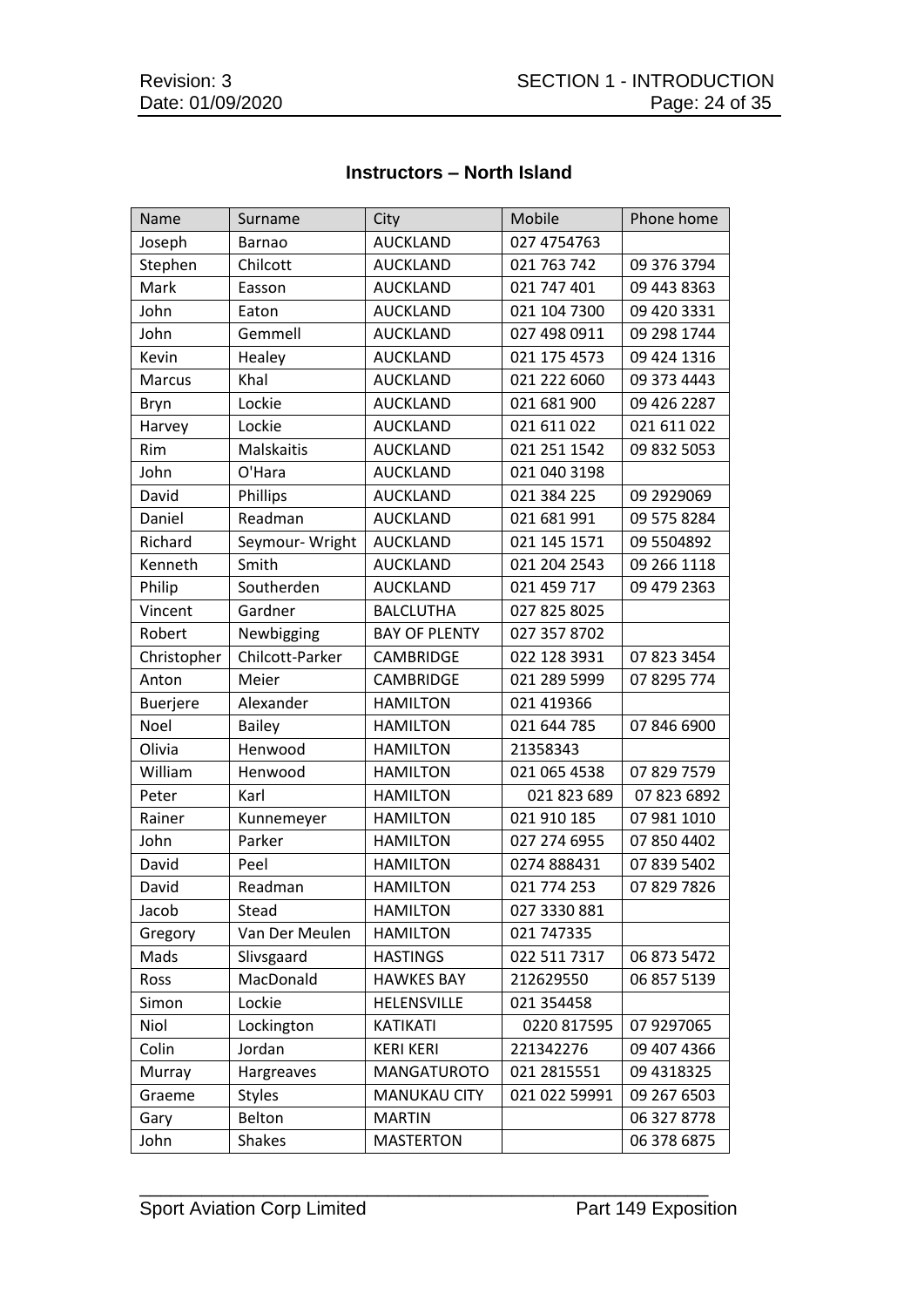#### Revision: 3<br>
Revision: 3 SECTION 1 - INTRODUCTION<br>
Page: 25 of 35 Page: 25 of 35

| Douglas<br>Yarrall<br><b>MASTERTON</b><br>021 988542<br>06 377 7614<br>Paul<br><b>MATAMATA</b><br>021 025 16418<br>Wright<br>07 8809751<br>Kendall<br>021 033 2915<br>Scott<br><b>MORRINSVILLE</b><br>MT MAUNGANUI<br>021 041 7208<br>07 575 7194<br>Joseph<br>Davis<br>Phillip<br>MT MAUNGANUI<br>021 737152<br>Hooker<br>Kevin<br>NGARUAWAHIA<br>021 02398485<br>Mattson<br>025 528 059<br>Alan<br>Graham<br><b>OPOTIKI</b><br>Giovanni<br>Nustrini<br>PAPAKURA<br>021 832 626<br>09 29 66188<br>PAPAKURA<br>021 560 870<br>Mary<br>Patterson<br><b>POKENO</b><br>027 440 0747<br>James<br>Lyver<br><b>Brian</b><br>Stanley<br><b>ROTORUA</b><br>021 894 753<br>07349 2017<br>Walker<br><b>ROTORUA</b><br>027 2044 651<br>07 350 1149<br><b>Steve</b><br>Flood<br><b>RUAWAI</b><br>021 776 716<br>09 439 6994<br>Peter<br>Matthew<br>Matthews<br><b>STRATFORD</b><br>027 472 8598<br>06 274 5096<br>Muller<br><b>TARANAKI</b><br>027 249 8223<br>Antony<br>Martin<br>027 332 4415<br>Henton<br><b>TAUPIRI</b><br>07 824 6655<br>Grant<br>Ellery<br><b>TAUPO</b><br>021 034 4553<br>Roderick<br>Milne<br><b>TAUPO</b><br>021 251 8840<br>07 377 0066<br><b>TAURANGA</b><br>027 9573860<br>Ross<br>Dawson<br>Michael<br>021 491 969<br>Gordon<br><b>TAURANGA</b><br>07 578 9342<br>020 40240688<br>Robinson<br><b>TAURANGA</b><br>Lawrence<br>07 75441017<br>Anthony<br>Unwin<br><b>TAURANGA</b><br>021 038 0760<br>Haakma<br><b>TE AROHA</b><br>027 4077 2343<br>Elton<br><b>TE KOPURU</b><br>Alan<br>Nelson<br>021 08871788<br>07 868 6879<br>Martin<br><b>THAMES</b><br>027 684 0044<br>Watson<br>David<br>Giles<br><b>WAHAROA</b><br>022 0737475<br>07 888 0088<br><b>WAHAROA</b><br>0274 942 537<br>Peter<br>Ryan<br>07 888 3869<br>O'Hara<br><b>WAIHEKE ISLAND</b><br>Todd<br>021 186 4111<br><b>Cliff</b><br>McChesney<br>WAIHI<br>027 480 5454<br><b>WAIHI BEACH</b><br>021 059 3040<br>07 863 5987<br>Dave<br>Evans<br>Rudi<br>van der Zwaal<br><b>WARKWORTH</b><br>021 425335<br>09 425 7977<br>Matthew<br>Scherer<br><b>WELLINGTON</b><br>022 390 3940<br>07 8727911<br>Stephen<br>Southey<br><b>WELLINGTON</b><br>027 229 3908<br>04 902 2029<br>Yagolnitzer<br><b>WELLINGTON</b><br>021 704925<br>Yohay<br>Timothy<br>09 423 9494<br>Harrison<br>021 0224 9401<br>WELLSFORD<br>Peter<br>Rutledge<br>07 3077136<br>WHAKATANE<br>0274 965601<br>David<br><b>Trust</b><br><b>WHAKATANE</b><br>0274 722195<br>Kelvin<br>Wright<br><b>WHAKATANE</b><br>027 489 6158<br>07 322 8148<br>Clarke<br>Lewis<br><b>WHANGAREI</b><br>027 842 4320<br>278424320<br>Patrick<br>Cotter<br>WHANGAREI<br>027 3038021<br>027 4532338<br>de Reeper<br>WHANGAREI<br>Jacques<br>Fernie<br>WHANGAREI<br>021 0278 5594<br>James<br>Neil<br>WHANGAREI<br>022 494 8810<br>Foreman<br>09 438 9069<br>WHANGAREI<br>027 491 9810<br>09 438 7902<br>Ayers<br>Foster<br>021 545 177<br>WHANGAREI<br>Barry<br>Norgrove |  |  | . ugu. 20 i |
|-----------------------------------------------------------------------------------------------------------------------------------------------------------------------------------------------------------------------------------------------------------------------------------------------------------------------------------------------------------------------------------------------------------------------------------------------------------------------------------------------------------------------------------------------------------------------------------------------------------------------------------------------------------------------------------------------------------------------------------------------------------------------------------------------------------------------------------------------------------------------------------------------------------------------------------------------------------------------------------------------------------------------------------------------------------------------------------------------------------------------------------------------------------------------------------------------------------------------------------------------------------------------------------------------------------------------------------------------------------------------------------------------------------------------------------------------------------------------------------------------------------------------------------------------------------------------------------------------------------------------------------------------------------------------------------------------------------------------------------------------------------------------------------------------------------------------------------------------------------------------------------------------------------------------------------------------------------------------------------------------------------------------------------------------------------------------------------------------------------------------------------------------------------------------------------------------------------------------------------------------------------------------------------------------------------------------------------------------------------------------------------------------------------------------------------------------------------------------------------------------------------------------------------------------------------------------------------------------------------------------------------------------------------------------------------------------------------------------------------------------------------------------------------------------------------------------------------------------------------------------------------------------------|--|--|-------------|
|                                                                                                                                                                                                                                                                                                                                                                                                                                                                                                                                                                                                                                                                                                                                                                                                                                                                                                                                                                                                                                                                                                                                                                                                                                                                                                                                                                                                                                                                                                                                                                                                                                                                                                                                                                                                                                                                                                                                                                                                                                                                                                                                                                                                                                                                                                                                                                                                                                                                                                                                                                                                                                                                                                                                                                                                                                                                                                     |  |  |             |
|                                                                                                                                                                                                                                                                                                                                                                                                                                                                                                                                                                                                                                                                                                                                                                                                                                                                                                                                                                                                                                                                                                                                                                                                                                                                                                                                                                                                                                                                                                                                                                                                                                                                                                                                                                                                                                                                                                                                                                                                                                                                                                                                                                                                                                                                                                                                                                                                                                                                                                                                                                                                                                                                                                                                                                                                                                                                                                     |  |  |             |
|                                                                                                                                                                                                                                                                                                                                                                                                                                                                                                                                                                                                                                                                                                                                                                                                                                                                                                                                                                                                                                                                                                                                                                                                                                                                                                                                                                                                                                                                                                                                                                                                                                                                                                                                                                                                                                                                                                                                                                                                                                                                                                                                                                                                                                                                                                                                                                                                                                                                                                                                                                                                                                                                                                                                                                                                                                                                                                     |  |  |             |
|                                                                                                                                                                                                                                                                                                                                                                                                                                                                                                                                                                                                                                                                                                                                                                                                                                                                                                                                                                                                                                                                                                                                                                                                                                                                                                                                                                                                                                                                                                                                                                                                                                                                                                                                                                                                                                                                                                                                                                                                                                                                                                                                                                                                                                                                                                                                                                                                                                                                                                                                                                                                                                                                                                                                                                                                                                                                                                     |  |  |             |
|                                                                                                                                                                                                                                                                                                                                                                                                                                                                                                                                                                                                                                                                                                                                                                                                                                                                                                                                                                                                                                                                                                                                                                                                                                                                                                                                                                                                                                                                                                                                                                                                                                                                                                                                                                                                                                                                                                                                                                                                                                                                                                                                                                                                                                                                                                                                                                                                                                                                                                                                                                                                                                                                                                                                                                                                                                                                                                     |  |  |             |
|                                                                                                                                                                                                                                                                                                                                                                                                                                                                                                                                                                                                                                                                                                                                                                                                                                                                                                                                                                                                                                                                                                                                                                                                                                                                                                                                                                                                                                                                                                                                                                                                                                                                                                                                                                                                                                                                                                                                                                                                                                                                                                                                                                                                                                                                                                                                                                                                                                                                                                                                                                                                                                                                                                                                                                                                                                                                                                     |  |  |             |
|                                                                                                                                                                                                                                                                                                                                                                                                                                                                                                                                                                                                                                                                                                                                                                                                                                                                                                                                                                                                                                                                                                                                                                                                                                                                                                                                                                                                                                                                                                                                                                                                                                                                                                                                                                                                                                                                                                                                                                                                                                                                                                                                                                                                                                                                                                                                                                                                                                                                                                                                                                                                                                                                                                                                                                                                                                                                                                     |  |  |             |
|                                                                                                                                                                                                                                                                                                                                                                                                                                                                                                                                                                                                                                                                                                                                                                                                                                                                                                                                                                                                                                                                                                                                                                                                                                                                                                                                                                                                                                                                                                                                                                                                                                                                                                                                                                                                                                                                                                                                                                                                                                                                                                                                                                                                                                                                                                                                                                                                                                                                                                                                                                                                                                                                                                                                                                                                                                                                                                     |  |  |             |
|                                                                                                                                                                                                                                                                                                                                                                                                                                                                                                                                                                                                                                                                                                                                                                                                                                                                                                                                                                                                                                                                                                                                                                                                                                                                                                                                                                                                                                                                                                                                                                                                                                                                                                                                                                                                                                                                                                                                                                                                                                                                                                                                                                                                                                                                                                                                                                                                                                                                                                                                                                                                                                                                                                                                                                                                                                                                                                     |  |  |             |
|                                                                                                                                                                                                                                                                                                                                                                                                                                                                                                                                                                                                                                                                                                                                                                                                                                                                                                                                                                                                                                                                                                                                                                                                                                                                                                                                                                                                                                                                                                                                                                                                                                                                                                                                                                                                                                                                                                                                                                                                                                                                                                                                                                                                                                                                                                                                                                                                                                                                                                                                                                                                                                                                                                                                                                                                                                                                                                     |  |  |             |
|                                                                                                                                                                                                                                                                                                                                                                                                                                                                                                                                                                                                                                                                                                                                                                                                                                                                                                                                                                                                                                                                                                                                                                                                                                                                                                                                                                                                                                                                                                                                                                                                                                                                                                                                                                                                                                                                                                                                                                                                                                                                                                                                                                                                                                                                                                                                                                                                                                                                                                                                                                                                                                                                                                                                                                                                                                                                                                     |  |  |             |
|                                                                                                                                                                                                                                                                                                                                                                                                                                                                                                                                                                                                                                                                                                                                                                                                                                                                                                                                                                                                                                                                                                                                                                                                                                                                                                                                                                                                                                                                                                                                                                                                                                                                                                                                                                                                                                                                                                                                                                                                                                                                                                                                                                                                                                                                                                                                                                                                                                                                                                                                                                                                                                                                                                                                                                                                                                                                                                     |  |  |             |
|                                                                                                                                                                                                                                                                                                                                                                                                                                                                                                                                                                                                                                                                                                                                                                                                                                                                                                                                                                                                                                                                                                                                                                                                                                                                                                                                                                                                                                                                                                                                                                                                                                                                                                                                                                                                                                                                                                                                                                                                                                                                                                                                                                                                                                                                                                                                                                                                                                                                                                                                                                                                                                                                                                                                                                                                                                                                                                     |  |  |             |
|                                                                                                                                                                                                                                                                                                                                                                                                                                                                                                                                                                                                                                                                                                                                                                                                                                                                                                                                                                                                                                                                                                                                                                                                                                                                                                                                                                                                                                                                                                                                                                                                                                                                                                                                                                                                                                                                                                                                                                                                                                                                                                                                                                                                                                                                                                                                                                                                                                                                                                                                                                                                                                                                                                                                                                                                                                                                                                     |  |  |             |
|                                                                                                                                                                                                                                                                                                                                                                                                                                                                                                                                                                                                                                                                                                                                                                                                                                                                                                                                                                                                                                                                                                                                                                                                                                                                                                                                                                                                                                                                                                                                                                                                                                                                                                                                                                                                                                                                                                                                                                                                                                                                                                                                                                                                                                                                                                                                                                                                                                                                                                                                                                                                                                                                                                                                                                                                                                                                                                     |  |  |             |
|                                                                                                                                                                                                                                                                                                                                                                                                                                                                                                                                                                                                                                                                                                                                                                                                                                                                                                                                                                                                                                                                                                                                                                                                                                                                                                                                                                                                                                                                                                                                                                                                                                                                                                                                                                                                                                                                                                                                                                                                                                                                                                                                                                                                                                                                                                                                                                                                                                                                                                                                                                                                                                                                                                                                                                                                                                                                                                     |  |  |             |
|                                                                                                                                                                                                                                                                                                                                                                                                                                                                                                                                                                                                                                                                                                                                                                                                                                                                                                                                                                                                                                                                                                                                                                                                                                                                                                                                                                                                                                                                                                                                                                                                                                                                                                                                                                                                                                                                                                                                                                                                                                                                                                                                                                                                                                                                                                                                                                                                                                                                                                                                                                                                                                                                                                                                                                                                                                                                                                     |  |  |             |
|                                                                                                                                                                                                                                                                                                                                                                                                                                                                                                                                                                                                                                                                                                                                                                                                                                                                                                                                                                                                                                                                                                                                                                                                                                                                                                                                                                                                                                                                                                                                                                                                                                                                                                                                                                                                                                                                                                                                                                                                                                                                                                                                                                                                                                                                                                                                                                                                                                                                                                                                                                                                                                                                                                                                                                                                                                                                                                     |  |  |             |
|                                                                                                                                                                                                                                                                                                                                                                                                                                                                                                                                                                                                                                                                                                                                                                                                                                                                                                                                                                                                                                                                                                                                                                                                                                                                                                                                                                                                                                                                                                                                                                                                                                                                                                                                                                                                                                                                                                                                                                                                                                                                                                                                                                                                                                                                                                                                                                                                                                                                                                                                                                                                                                                                                                                                                                                                                                                                                                     |  |  |             |
|                                                                                                                                                                                                                                                                                                                                                                                                                                                                                                                                                                                                                                                                                                                                                                                                                                                                                                                                                                                                                                                                                                                                                                                                                                                                                                                                                                                                                                                                                                                                                                                                                                                                                                                                                                                                                                                                                                                                                                                                                                                                                                                                                                                                                                                                                                                                                                                                                                                                                                                                                                                                                                                                                                                                                                                                                                                                                                     |  |  |             |
|                                                                                                                                                                                                                                                                                                                                                                                                                                                                                                                                                                                                                                                                                                                                                                                                                                                                                                                                                                                                                                                                                                                                                                                                                                                                                                                                                                                                                                                                                                                                                                                                                                                                                                                                                                                                                                                                                                                                                                                                                                                                                                                                                                                                                                                                                                                                                                                                                                                                                                                                                                                                                                                                                                                                                                                                                                                                                                     |  |  |             |
|                                                                                                                                                                                                                                                                                                                                                                                                                                                                                                                                                                                                                                                                                                                                                                                                                                                                                                                                                                                                                                                                                                                                                                                                                                                                                                                                                                                                                                                                                                                                                                                                                                                                                                                                                                                                                                                                                                                                                                                                                                                                                                                                                                                                                                                                                                                                                                                                                                                                                                                                                                                                                                                                                                                                                                                                                                                                                                     |  |  |             |
|                                                                                                                                                                                                                                                                                                                                                                                                                                                                                                                                                                                                                                                                                                                                                                                                                                                                                                                                                                                                                                                                                                                                                                                                                                                                                                                                                                                                                                                                                                                                                                                                                                                                                                                                                                                                                                                                                                                                                                                                                                                                                                                                                                                                                                                                                                                                                                                                                                                                                                                                                                                                                                                                                                                                                                                                                                                                                                     |  |  |             |
|                                                                                                                                                                                                                                                                                                                                                                                                                                                                                                                                                                                                                                                                                                                                                                                                                                                                                                                                                                                                                                                                                                                                                                                                                                                                                                                                                                                                                                                                                                                                                                                                                                                                                                                                                                                                                                                                                                                                                                                                                                                                                                                                                                                                                                                                                                                                                                                                                                                                                                                                                                                                                                                                                                                                                                                                                                                                                                     |  |  |             |
|                                                                                                                                                                                                                                                                                                                                                                                                                                                                                                                                                                                                                                                                                                                                                                                                                                                                                                                                                                                                                                                                                                                                                                                                                                                                                                                                                                                                                                                                                                                                                                                                                                                                                                                                                                                                                                                                                                                                                                                                                                                                                                                                                                                                                                                                                                                                                                                                                                                                                                                                                                                                                                                                                                                                                                                                                                                                                                     |  |  |             |
|                                                                                                                                                                                                                                                                                                                                                                                                                                                                                                                                                                                                                                                                                                                                                                                                                                                                                                                                                                                                                                                                                                                                                                                                                                                                                                                                                                                                                                                                                                                                                                                                                                                                                                                                                                                                                                                                                                                                                                                                                                                                                                                                                                                                                                                                                                                                                                                                                                                                                                                                                                                                                                                                                                                                                                                                                                                                                                     |  |  |             |
|                                                                                                                                                                                                                                                                                                                                                                                                                                                                                                                                                                                                                                                                                                                                                                                                                                                                                                                                                                                                                                                                                                                                                                                                                                                                                                                                                                                                                                                                                                                                                                                                                                                                                                                                                                                                                                                                                                                                                                                                                                                                                                                                                                                                                                                                                                                                                                                                                                                                                                                                                                                                                                                                                                                                                                                                                                                                                                     |  |  |             |
|                                                                                                                                                                                                                                                                                                                                                                                                                                                                                                                                                                                                                                                                                                                                                                                                                                                                                                                                                                                                                                                                                                                                                                                                                                                                                                                                                                                                                                                                                                                                                                                                                                                                                                                                                                                                                                                                                                                                                                                                                                                                                                                                                                                                                                                                                                                                                                                                                                                                                                                                                                                                                                                                                                                                                                                                                                                                                                     |  |  |             |
|                                                                                                                                                                                                                                                                                                                                                                                                                                                                                                                                                                                                                                                                                                                                                                                                                                                                                                                                                                                                                                                                                                                                                                                                                                                                                                                                                                                                                                                                                                                                                                                                                                                                                                                                                                                                                                                                                                                                                                                                                                                                                                                                                                                                                                                                                                                                                                                                                                                                                                                                                                                                                                                                                                                                                                                                                                                                                                     |  |  |             |
|                                                                                                                                                                                                                                                                                                                                                                                                                                                                                                                                                                                                                                                                                                                                                                                                                                                                                                                                                                                                                                                                                                                                                                                                                                                                                                                                                                                                                                                                                                                                                                                                                                                                                                                                                                                                                                                                                                                                                                                                                                                                                                                                                                                                                                                                                                                                                                                                                                                                                                                                                                                                                                                                                                                                                                                                                                                                                                     |  |  |             |
|                                                                                                                                                                                                                                                                                                                                                                                                                                                                                                                                                                                                                                                                                                                                                                                                                                                                                                                                                                                                                                                                                                                                                                                                                                                                                                                                                                                                                                                                                                                                                                                                                                                                                                                                                                                                                                                                                                                                                                                                                                                                                                                                                                                                                                                                                                                                                                                                                                                                                                                                                                                                                                                                                                                                                                                                                                                                                                     |  |  |             |
|                                                                                                                                                                                                                                                                                                                                                                                                                                                                                                                                                                                                                                                                                                                                                                                                                                                                                                                                                                                                                                                                                                                                                                                                                                                                                                                                                                                                                                                                                                                                                                                                                                                                                                                                                                                                                                                                                                                                                                                                                                                                                                                                                                                                                                                                                                                                                                                                                                                                                                                                                                                                                                                                                                                                                                                                                                                                                                     |  |  |             |
|                                                                                                                                                                                                                                                                                                                                                                                                                                                                                                                                                                                                                                                                                                                                                                                                                                                                                                                                                                                                                                                                                                                                                                                                                                                                                                                                                                                                                                                                                                                                                                                                                                                                                                                                                                                                                                                                                                                                                                                                                                                                                                                                                                                                                                                                                                                                                                                                                                                                                                                                                                                                                                                                                                                                                                                                                                                                                                     |  |  |             |
|                                                                                                                                                                                                                                                                                                                                                                                                                                                                                                                                                                                                                                                                                                                                                                                                                                                                                                                                                                                                                                                                                                                                                                                                                                                                                                                                                                                                                                                                                                                                                                                                                                                                                                                                                                                                                                                                                                                                                                                                                                                                                                                                                                                                                                                                                                                                                                                                                                                                                                                                                                                                                                                                                                                                                                                                                                                                                                     |  |  |             |
|                                                                                                                                                                                                                                                                                                                                                                                                                                                                                                                                                                                                                                                                                                                                                                                                                                                                                                                                                                                                                                                                                                                                                                                                                                                                                                                                                                                                                                                                                                                                                                                                                                                                                                                                                                                                                                                                                                                                                                                                                                                                                                                                                                                                                                                                                                                                                                                                                                                                                                                                                                                                                                                                                                                                                                                                                                                                                                     |  |  |             |
|                                                                                                                                                                                                                                                                                                                                                                                                                                                                                                                                                                                                                                                                                                                                                                                                                                                                                                                                                                                                                                                                                                                                                                                                                                                                                                                                                                                                                                                                                                                                                                                                                                                                                                                                                                                                                                                                                                                                                                                                                                                                                                                                                                                                                                                                                                                                                                                                                                                                                                                                                                                                                                                                                                                                                                                                                                                                                                     |  |  |             |
|                                                                                                                                                                                                                                                                                                                                                                                                                                                                                                                                                                                                                                                                                                                                                                                                                                                                                                                                                                                                                                                                                                                                                                                                                                                                                                                                                                                                                                                                                                                                                                                                                                                                                                                                                                                                                                                                                                                                                                                                                                                                                                                                                                                                                                                                                                                                                                                                                                                                                                                                                                                                                                                                                                                                                                                                                                                                                                     |  |  |             |
|                                                                                                                                                                                                                                                                                                                                                                                                                                                                                                                                                                                                                                                                                                                                                                                                                                                                                                                                                                                                                                                                                                                                                                                                                                                                                                                                                                                                                                                                                                                                                                                                                                                                                                                                                                                                                                                                                                                                                                                                                                                                                                                                                                                                                                                                                                                                                                                                                                                                                                                                                                                                                                                                                                                                                                                                                                                                                                     |  |  |             |
|                                                                                                                                                                                                                                                                                                                                                                                                                                                                                                                                                                                                                                                                                                                                                                                                                                                                                                                                                                                                                                                                                                                                                                                                                                                                                                                                                                                                                                                                                                                                                                                                                                                                                                                                                                                                                                                                                                                                                                                                                                                                                                                                                                                                                                                                                                                                                                                                                                                                                                                                                                                                                                                                                                                                                                                                                                                                                                     |  |  |             |
|                                                                                                                                                                                                                                                                                                                                                                                                                                                                                                                                                                                                                                                                                                                                                                                                                                                                                                                                                                                                                                                                                                                                                                                                                                                                                                                                                                                                                                                                                                                                                                                                                                                                                                                                                                                                                                                                                                                                                                                                                                                                                                                                                                                                                                                                                                                                                                                                                                                                                                                                                                                                                                                                                                                                                                                                                                                                                                     |  |  |             |
|                                                                                                                                                                                                                                                                                                                                                                                                                                                                                                                                                                                                                                                                                                                                                                                                                                                                                                                                                                                                                                                                                                                                                                                                                                                                                                                                                                                                                                                                                                                                                                                                                                                                                                                                                                                                                                                                                                                                                                                                                                                                                                                                                                                                                                                                                                                                                                                                                                                                                                                                                                                                                                                                                                                                                                                                                                                                                                     |  |  |             |
|                                                                                                                                                                                                                                                                                                                                                                                                                                                                                                                                                                                                                                                                                                                                                                                                                                                                                                                                                                                                                                                                                                                                                                                                                                                                                                                                                                                                                                                                                                                                                                                                                                                                                                                                                                                                                                                                                                                                                                                                                                                                                                                                                                                                                                                                                                                                                                                                                                                                                                                                                                                                                                                                                                                                                                                                                                                                                                     |  |  |             |
|                                                                                                                                                                                                                                                                                                                                                                                                                                                                                                                                                                                                                                                                                                                                                                                                                                                                                                                                                                                                                                                                                                                                                                                                                                                                                                                                                                                                                                                                                                                                                                                                                                                                                                                                                                                                                                                                                                                                                                                                                                                                                                                                                                                                                                                                                                                                                                                                                                                                                                                                                                                                                                                                                                                                                                                                                                                                                                     |  |  |             |
|                                                                                                                                                                                                                                                                                                                                                                                                                                                                                                                                                                                                                                                                                                                                                                                                                                                                                                                                                                                                                                                                                                                                                                                                                                                                                                                                                                                                                                                                                                                                                                                                                                                                                                                                                                                                                                                                                                                                                                                                                                                                                                                                                                                                                                                                                                                                                                                                                                                                                                                                                                                                                                                                                                                                                                                                                                                                                                     |  |  |             |
|                                                                                                                                                                                                                                                                                                                                                                                                                                                                                                                                                                                                                                                                                                                                                                                                                                                                                                                                                                                                                                                                                                                                                                                                                                                                                                                                                                                                                                                                                                                                                                                                                                                                                                                                                                                                                                                                                                                                                                                                                                                                                                                                                                                                                                                                                                                                                                                                                                                                                                                                                                                                                                                                                                                                                                                                                                                                                                     |  |  |             |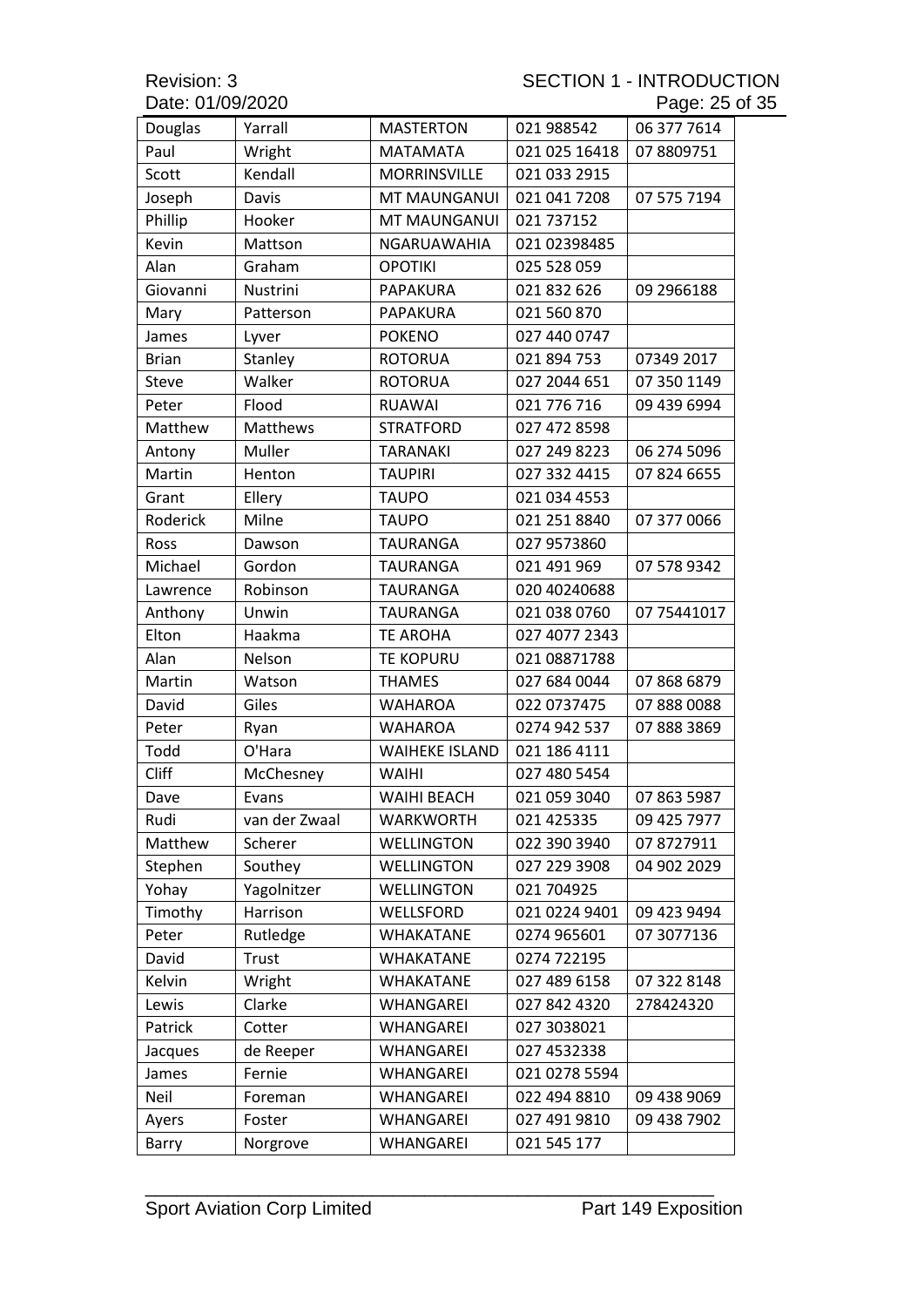Date: 01/09/2020

# Revision: 3 SECTION 1 - INTRODUCTION<br>Date: 01/09/2020 Page: 26 of 35

| Bernard       | Russell   | WHANGAREI | 021 1738942  | 09 4373 779 |
|---------------|-----------|-----------|--------------|-------------|
| Joel          | Stevenson | WHANGAREI | 022 6908229  |             |
| <b>Brian</b>  | Tavlor    | WHANGAREI | 021 031 8394 | 09 432 9542 |
| <b>Dennis</b> | Williams  | WHANGAREI | 021 2087928  |             |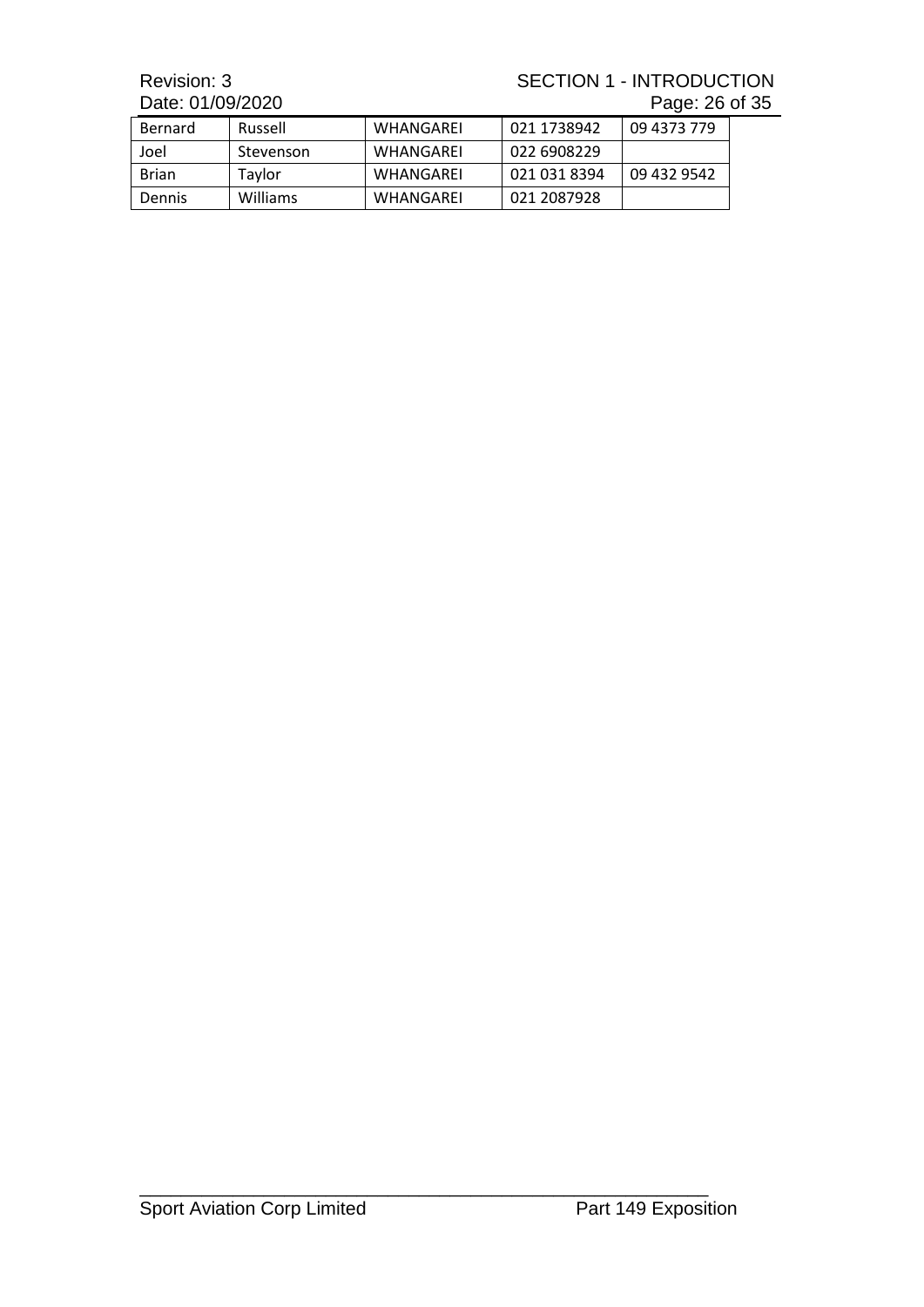| Name    | Surname       | City                | Mobile       | Phone home   |
|---------|---------------|---------------------|--------------|--------------|
| Leslie  | Vincent       | <b>ASHBURTON</b>    | 027 4411647  | 03 3036306   |
| Mick    | Brannigan     | <b>BLENHEIM</b>     | 021 137 9254 | 03 579 2443  |
| Sharn   | <b>Davies</b> | <b>BLENHEIM</b>     | 021 0629162  |              |
| Ryan    | Southam       | <b>BLENHEIM</b>     | 027 3187934  |              |
| David   | Mitchell      | <b>CHRISTCHURCH</b> | 027 228 9556 | 03 314 7750  |
| Evan    | Belworthy     | <b>CUST</b>         | 021 744 813  | 03 312 5778  |
| Colin   | Chalmers      | <b>DUNEDIN</b>      | 0274 873 078 | 03 489 6457  |
| Alan    | Wright        | <b>DUNEDIN</b>      | 0274 340 169 | 03 489 6690  |
| Wayne   | Allanson      | <b>HAAST</b>        | 027 277 4604 | 03 7500780   |
| Ruth    | Allanson      | <b>HAAST</b>        | 021 483 262  | 03 37500780  |
| John    | Penno         | <b>MOSGIEL</b>      | 027 486 2199 | 03 488 5998  |
| Kennedy | Millward      | <b>MOTUEKA</b>      | 027 3162057  | 03 5280222   |
| Kevin   | Allport       | <b>NELSON</b>       | 027 234 5961 | 03 548 5387  |
| Lloyd   | Heslop        | <b>NELSON</b>       | 027 4424 500 | 03 5464302   |
| Grant   | Coldicott     | PLEASANT POINT      | 021 335 934  | 03 614 7783  |
| Douglas | Anderson      | <b>RANGIORA</b>     | 021 510548   |              |
| Michael | Small         | <b>RANGIORA</b>     | 027 436 2609 |              |
| Ivan    | Krippner      | <b>TE ANAU</b>      | 027 274 1908 | 021 150 7170 |
| Russell | <b>Brodie</b> | <b>TEMUKA</b>       | 027 276 0914 | 03 693 8675  |
| Norman  | Davis         | <b>WAIMATE</b>      | 021 129 6822 | 03 689 7877  |

# **Authorised Testing Officers – South Island**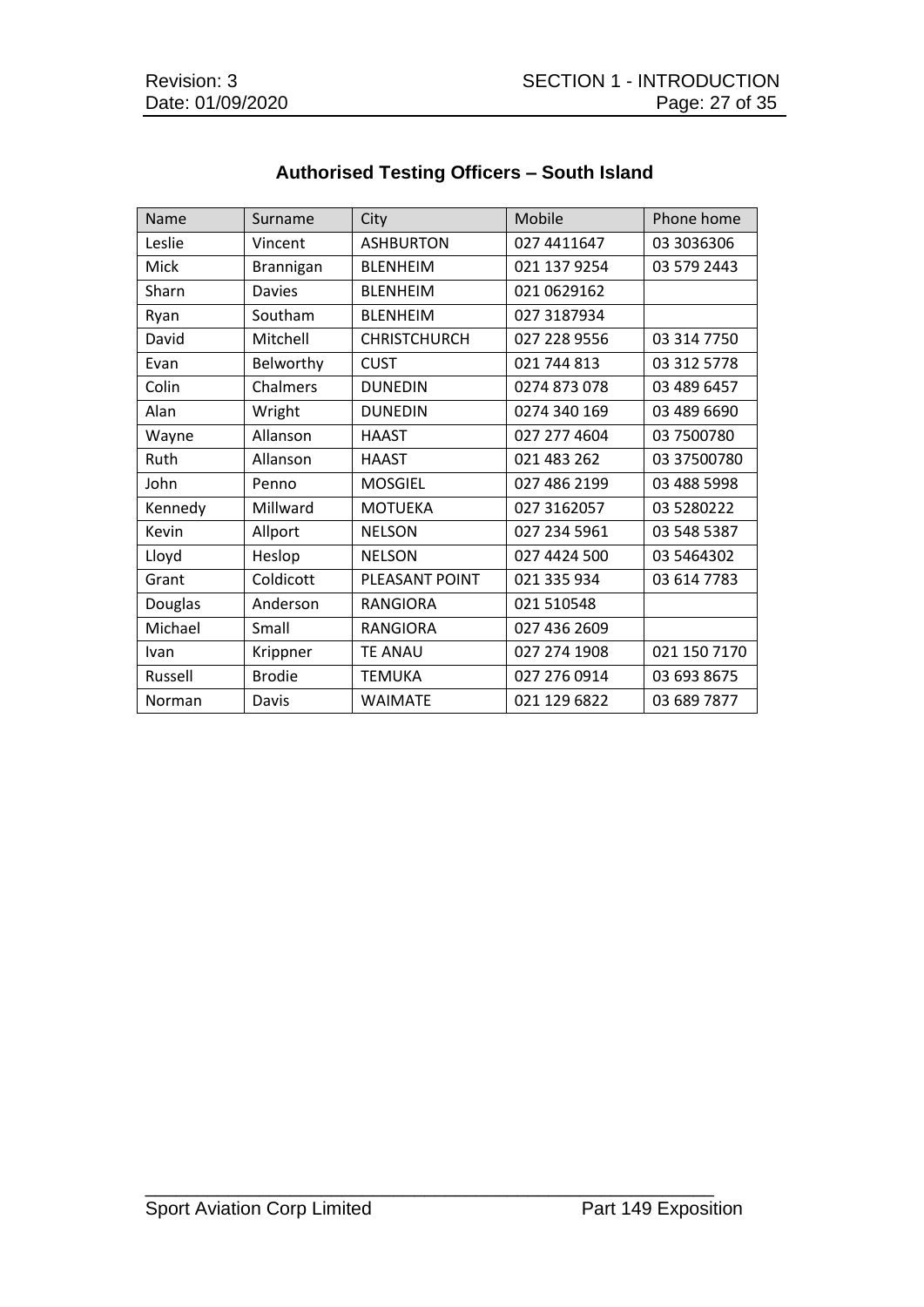#### **Instructors – South Island**

| Name          | Surname       | City                    | Mobile         | Phone home    |
|---------------|---------------|-------------------------|----------------|---------------|
| Ronald        | McFarlane     | <b>ASHBURTON</b>        | 027 308 9499   | 03 308 9499   |
| Leslie        | Vincent       | <b>ASHBURTON</b>        | 027 4411647    | 03 3036306    |
| John          | Wilkinson     | <b>ASHBURTON</b>        | 021 0637040    | 03 307 8876   |
| Mick          | Brannigan     | <b>BLENHEIM</b>         | 021 137 9254   | 03 579 2443   |
| Daniel        | Coleman       | <b>BLENHEIM</b>         | 022 6342753    |               |
| Sharn         | <b>Davies</b> | <b>BLENHEIM</b>         | 021 0629162    |               |
| <b>Thomas</b> | Hall          | <b>BLENHEIM</b>         | 027 3409943    | 03 578 5073   |
| Ryan          | Southam       | <b>BLENHEIM</b>         | 027 3187934    |               |
| Easwaran      | Krishnaswamy  | <b>CHRISTCHURCH</b>     | 022 6402604    |               |
| David         | Leefe         | <b>CHRISTCHURCH</b>     | 027 526 3009   | 03 327 2846   |
| Glenn         | Martin        | <b>CHRISTCHURCH</b>     | 021 109 1851   |               |
| David         | Mitchell      | <b>CHRISTCHURCH</b>     | 027 228 9556   | 03 314 7750   |
| Roger         | Read          | <b>CHRISTCHURCH</b>     | 021 063 2518   | 03 3229558    |
| Terence       | Salmon        | <b>CHRISTCHURCH</b>     | 021 2740093    | 03 3277823    |
| Gregory       | Van Der Hulst | <b>CHRISTCHURCH</b>     | 021 346654     | 03 5512002    |
| Evan          | Belworthy     | <b>CUST</b>             | 021 744 813    | 03 312 5778   |
| Colin         | Chalmers      | <b>DUNEDIN</b>          | 0274 873 078   | 03 489 6457   |
| Warwick       | Sims          | <b>DUNEDIN</b>          | 021 585 675    | 03 454 2543   |
| Alan          | Wright        | <b>DUNEDIN</b>          | 0274 340 169   | 03 489 6690   |
| Wayne         | Allanson      | <b>HAAST</b>            | 027 277 4604   | 03 7500780    |
| Ruth          | Allanson      | <b>HAAST</b>            | 021 483 262    | 03 37500780   |
| Raymond       | Leach         | <b>HOKITIKA</b>         | 0274 341 967   | 03 755 7221   |
| John          | Penno         | <b>MOSGIEL</b>          | 027 486 2199   | 03 488 5998   |
| Kennedy       | Millward      | <b>MOTUEKA</b>          | 027 316 2057   | 03 5280222    |
| Kevin         | Allport       | <b>NELSON</b>           | 027 234 5961   | 03 548 5387   |
| Lloyd         | Heslop        | <b>NELSON</b>           | 027 442 4500   | 03 54 64 30 2 |
| Barry         | Stott         | <b>NELSON</b>           | 021 613 532    | 03 547 8324   |
| Gregory       | Belworthy     | <b>NORTH CANTERBURY</b> | 027 358 1756   |               |
| Bo            | Nilsson       | <b>OMARAMA</b>          | 021 02460102   |               |
| Christopher   | Wrigley       | OMARAMA                 | +61 418 844014 |               |
| Grant         | Coldicott     | PLEASANT POINT          | 021 335 934    | 03 614 7783   |
| Byron         | Murgatroyd    | QUEENSTOWN              | 022 3007591    |               |
| Douglas       | Anderson      | <b>RANGIORA</b>         | 021 510 548    |               |
| Lewis         | <b>Bufton</b> | <b>RANGIORA</b>         | 021 260 2142   |               |
| <b>Bruce</b>  | <b>Drake</b>  | <b>RANGIORA</b>         |                | 03 313 4261   |
| Michael       | Small         | <b>RANGIORA</b>         | 027 436 2609   |               |
| Ivan          | Campbell      | RANGIORA RD 2           | 0274 512 727   | 03 312 8008   |
| Kylie         | Krippner      | <b>TE ANAU</b>          | 027 417 9003   | 03 443 8165   |
| Ivan          | Krippner      | <b>TE ANAU</b>          | 027 274 1908   | 021 150 7170  |
| Russell       | <b>Brodie</b> | <b>TEMUKA</b>           | 027 276 0914   | 03 693 8675   |
| Norman        | Davis         | <b>WAIMATE</b>          | 021 129 6822   | 03 689 7877   |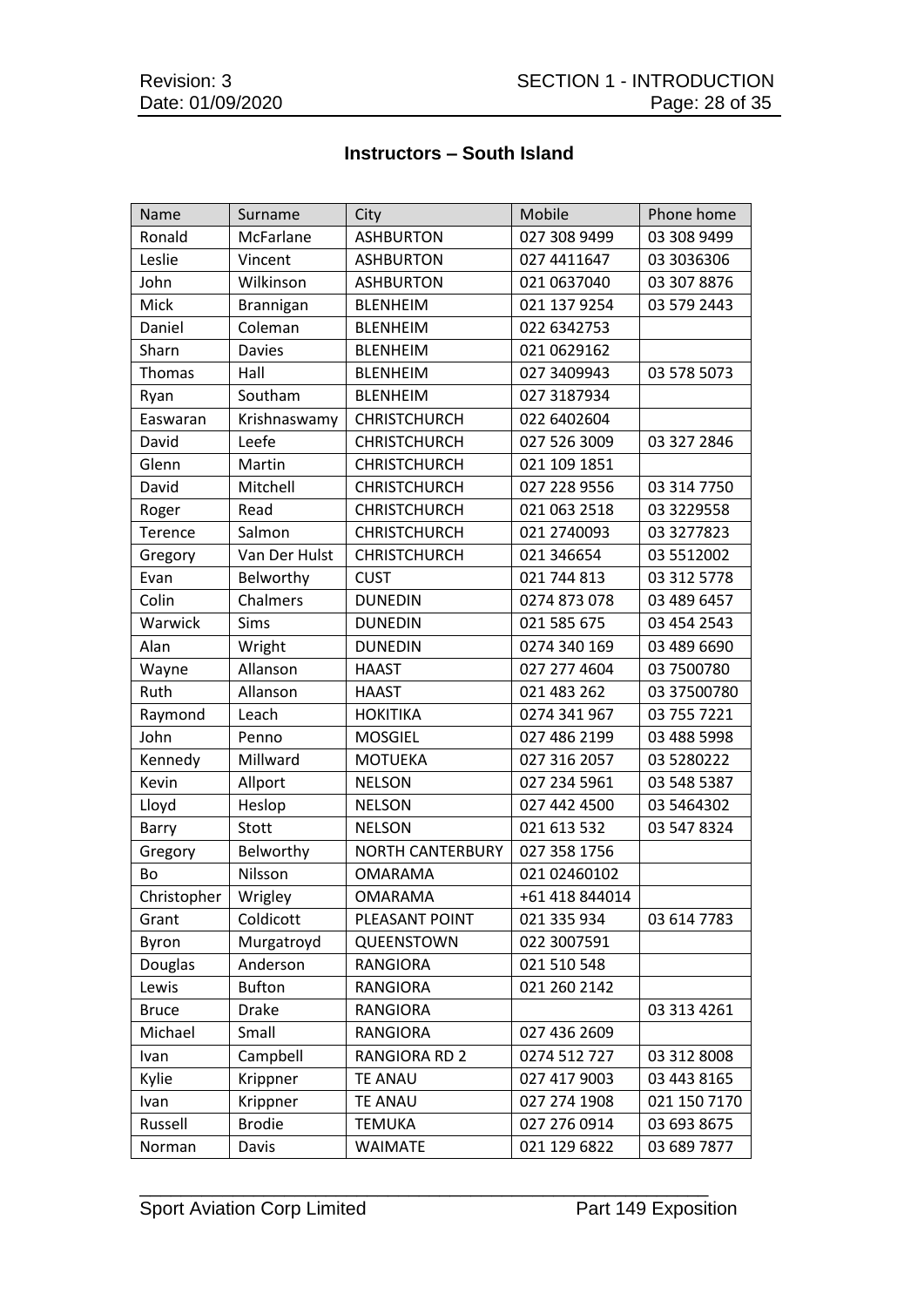Date: 01/09/2020

# Revision: 3 SECTION 1 - INTRODUCTION<br>Date: 01/09/2020 Page: 29 of 35

| Crispin  | Langston | <b>WAIMATF</b> |              | 03 689 8770 |
|----------|----------|----------------|--------------|-------------|
| Peter    | Clulow   | WANAKA         | 027 652 6011 |             |
| Laurence | Anderson | WESTLAND       | 027 2016126  | 03 755 6252 |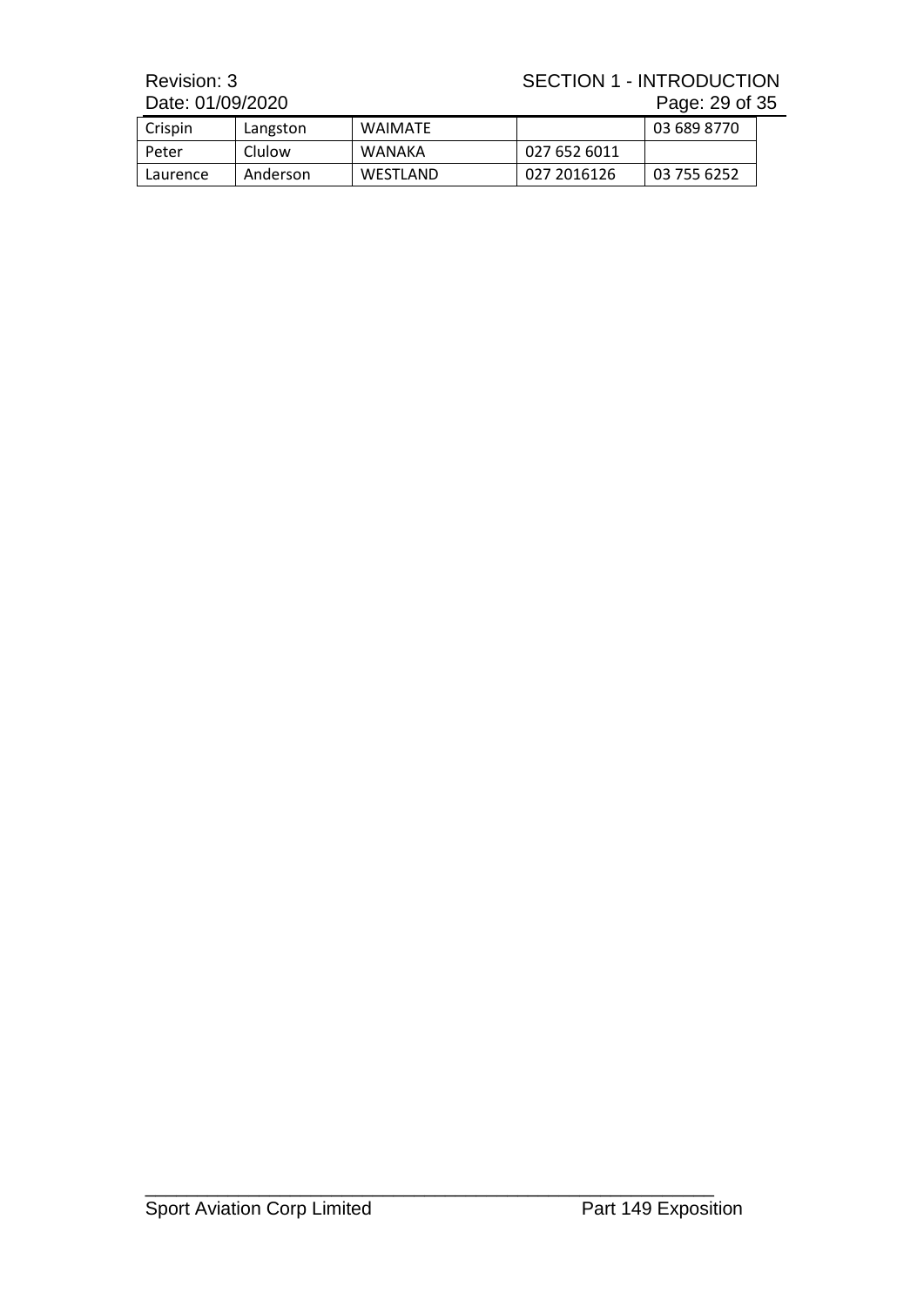| Name           | Surname       | City                | Mobile         | Phone home     |
|----------------|---------------|---------------------|----------------|----------------|
| Gary           | <b>Briggs</b> | <b>AUCKLAND</b>     | 021 168 7206   | 09 277 9959    |
| Graeme         | <b>Burt</b>   | <b>AUCKLAND</b>     | 021 168 9542   |                |
| John           | Eaton         | <b>AUCKLAND</b>     | 021 104 7300   | 09 420 3331    |
| Bryn           | Lockie        | <b>AUCKLAND</b>     | 021 681 900    | 09 426 2287    |
| Alistair       | McLachlan     | <b>AUCKLAND</b>     | 021 148 3963   | 09 299 2775    |
| Philip         | Southerden    | <b>AUCKLAND</b>     | 021 459 717    | 09 479 2363    |
| Gordon         | Swan          | <b>AUCKLAND</b>     | 021 955937     | 09 959 0122    |
| Julian         | Urlich        | <b>AUCKLAND</b>     | 021 135 8759   | 09 479 5547    |
| Vincent        | Gardner       | <b>BALCLUTHA</b>    | 027 825 8025   |                |
| Colin          | Williams      | CAMBRIDGE           | 027 9225691    | 07 888 1009    |
| Rex            | Kenny         | <b>CARTERTON</b>    | 027 511 0028   | 06 3797303     |
| Mat            | <b>Bailey</b> | <b>FEILDING</b>     |                | 021 137 2539   |
| Glen           | Robins        | <b>FEILDING</b>     | 022 372 3824   |                |
| Noel           | <b>Bailey</b> | <b>HAMILTON</b>     | 021 644 785    | 07 846 6900    |
| Paul           | Brydon        | <b>HAMILTON</b>     | 021 411 983    | 07 825 9161    |
| Peter          | Butterworth   | <b>HAMILTON</b>     | 027 433 7992   | 07 853 3317    |
| John           | Main          | <b>HAMILTON</b>     | 027 2273453    |                |
| David          | Readman       | <b>HAMILTON</b>     | 021 774 253    | 07 829 7826    |
| <b>Cliff</b>   | Johnston      | <b>HASTINGS</b>     | 021 809 516    | 06 879 9181    |
| Roger          | Jopling       | <b>HASTINGS</b>     |                | 06 877 7081    |
| <b>Bruce</b>   | Clarke        | <b>KERI KERI</b>    | 021 263 5223   | 09 407 3586    |
| Philip         | Richards      | <b>LEVIN</b>        | 021 107 3934   | 09 826 4150    |
| Gavin          | Waite         | <b>LEVIN</b>        | 027 4477359    |                |
| Cornelius      | De Bruyn      | <b>MARTON</b>       | 021 580 214    | 06 9270913     |
| John           | <b>Shakes</b> | <b>MASTERTON</b>    |                | 06 378 6875    |
| Karl           | West          | <b>MERCER</b>       | 021 202 176    | 09 235 2588    |
| David          | Wilford       | <b>MORRINSVILLE</b> | 021 757 978    | 07 889 7641    |
| Malcolm        | Savill        | <b>MT MAUNGANUI</b> | 021 394 404    |                |
| Dale           | Trust         | MT MAUNGANUI        | 027 479 8145   |                |
| Edward         | Collison      | <b>NAPIER</b>       | 027 439 0840   | 06 834 7013    |
| <b>Brendan</b> | Gorringe      | <b>NAPIER</b>       | 021 244 9909   | 06 845 4423    |
| Sefton         | Crandall      | <b>NEW PLYMOUTH</b> | 027 487 5859   | 06 215 0768    |
| John           | Ferreira      | NEW PLYMOUTH        | 61 4 0848 6780 | 61 2 4934 2286 |
| Gareth         | Semenoff      | <b>NEW PLYMOUTH</b> | 021 227 8779   | 021 227 8779   |
| Kevin          | Mattson       | <b>NGARUAWAHIA</b>  | 021 02398485   |                |
| Andrew         | Wallace       | NGARUAWAHIA         | 021 128 5010   | 07 849 6015    |
| Ben            | Stimpson      | <b>ROTORUA</b>      | 027 5555485    | 07 3322582     |
| Paul           | Thomas        | <b>ROTORUA</b>      | 027 2737 929   | 07 366 6577    |
| Steve          | Walker        | <b>ROTORUA</b>      | 027 2044 651   | 07 350 1149    |

# **Inspection Authority Holders North Island**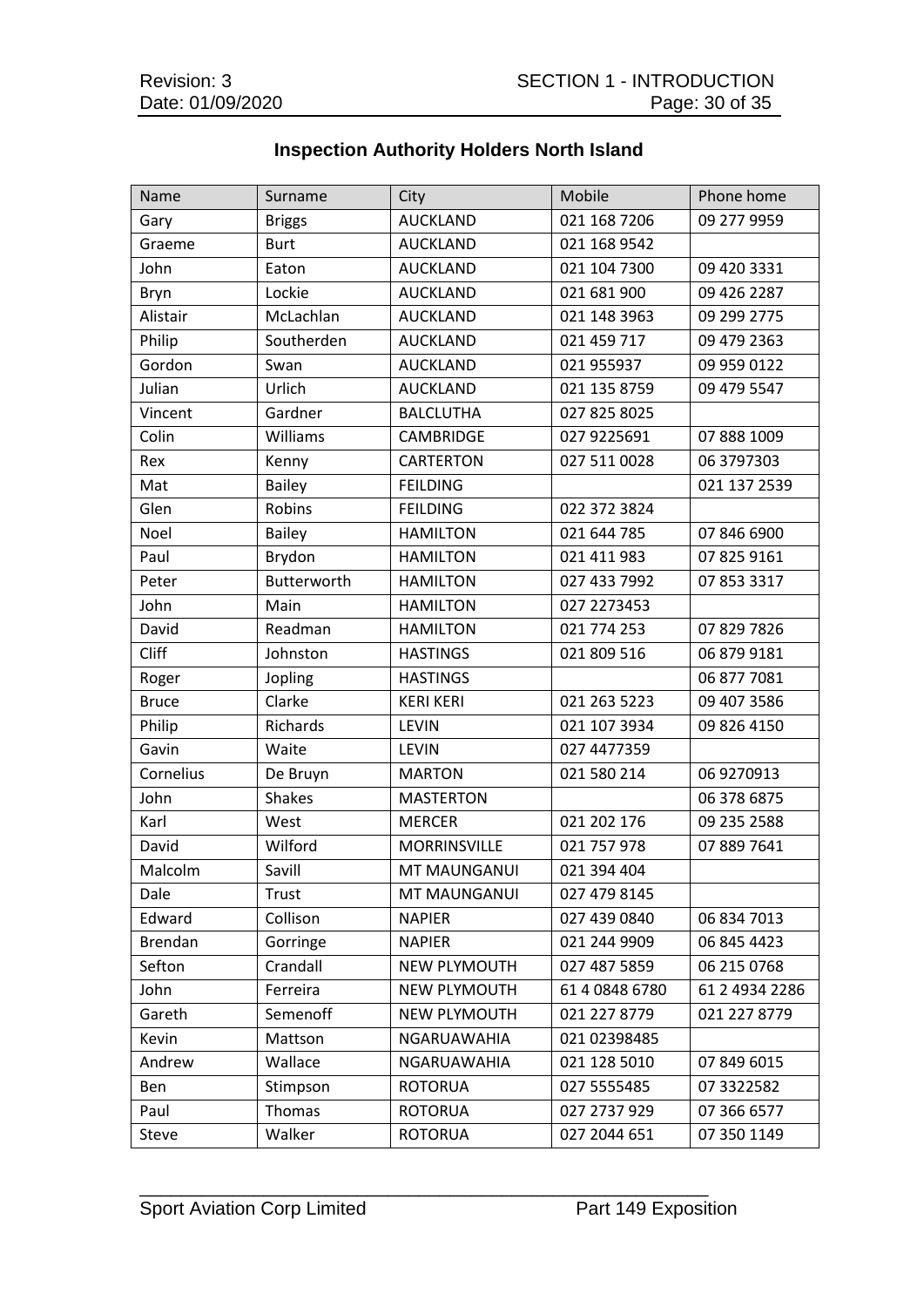Date: 01/09/2020

# Revision: 3<br>
Date: 01/09/2020<br>
Date: 01/09/2020<br>
Rage: 31 of 35

|               |                 |                   | ີບ⊺           |              |
|---------------|-----------------|-------------------|---------------|--------------|
| David         | Cull            | <b>RUAKAKA</b>    | 021 02291905  |              |
| Grant         | Ellery          | <b>TAUPO</b>      | 021 034 4553  |              |
| Colin         | Alexander       | <b>TAURANGA</b>   | 027 276 7797  | 07 575 7369  |
| Murray        | Reed            | <b>TUAKAU</b>     | 027 256 8834  | 09 233 3263  |
| <b>Cliff</b>  | McChesney       | <b>WAIHI</b>      | 027 480 5454  |              |
| Max           | <b>Saunders</b> | <b>WELLINGTON</b> | 027 408 1249  | 04 2320 4028 |
| Stephen       | Southey         | <b>WELLINGTON</b> | 027 229 3908  | 04 902 2029  |
| Timothy       | Harrison        | <b>WELLSFORD</b>  | 021 0224 9401 | 09 423 9494  |
| <b>Kelvin</b> | Wright          | <b>WHAKATANE</b>  | 027 489 6158  | 07 322 8148  |
| <b>Brian</b>  | Taylor          | <b>WHANGAREI</b>  | 021 031 8394  | 09 432 9542  |
| Richard       | Venning         | <b>WHANGAREI</b>  | 021 358 108   | 09 437 2959  |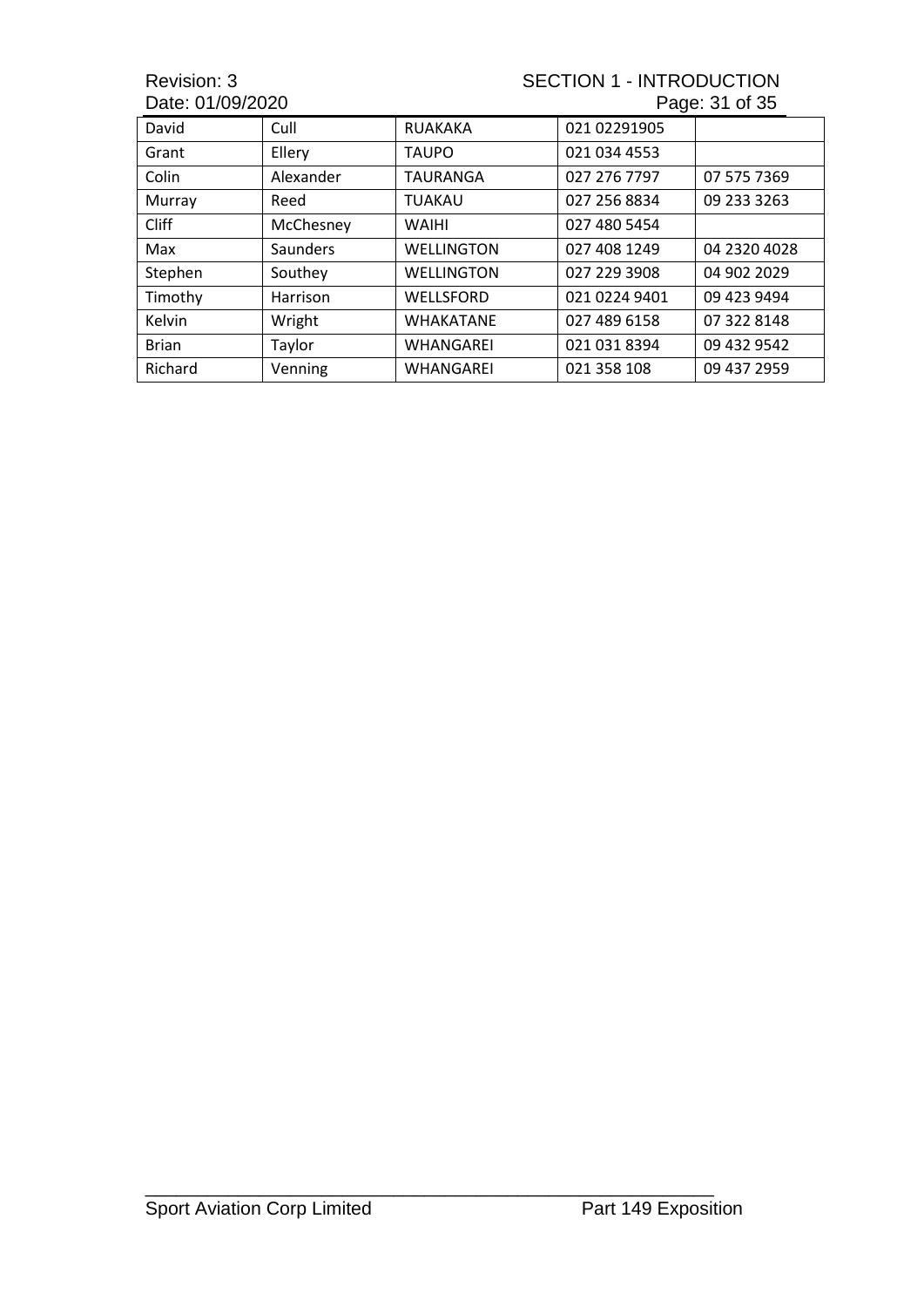| Name         | Surname         | City                    | Mobile       | Phone home   |
|--------------|-----------------|-------------------------|--------------|--------------|
| Mick         | Brannigan       | <b>BLENHEIM</b>         | 021 137 9254 | 03 579 2443  |
| Tony         | Little          | <b>BLENHEIM</b>         | 021 892 069  | 03 577 6425  |
| Jay          | McIntyre        | <b>BLENHEIM</b>         | 021 504 048  | 03 578 8740  |
| Wayne        | Tantrum         | <b>BLENHEIM</b>         | 021 065 2152 | 03 578 0032  |
| Allan        | <b>Brizzell</b> | <b>BULLER</b>           |              | 03 789 6443  |
| Christopher  | <b>Burton</b>   | <b>CHRISTCHURCH</b>     | 021 615401   | 03 358 2696  |
| Tony         | Hansen          | <b>CHRISTCHURCH</b>     |              | 03 312 8627  |
| Kevin        | Langford        | <b>CHRISTCHURCH</b>     | 021 152 0954 | 03 303 5403  |
| Evan         | Belworthy       | <b>CUST</b>             | 021 744 813  | 03 312 5778  |
| Colin        | Chalmers        | <b>DUNEDIN</b>          | 027 487 3078 | 03 489 6457  |
| Craig        | Miller          | <b>DUNEDIN</b>          | 027 387 5577 | 03 486 2684  |
| Gary         | Montagu         | <b>DUNEDIN</b>          | 021 245 8494 | 03 467 9513  |
| Jonathan     | Smyth           | <b>GERALDINE</b>        |              | 03 693 8052  |
| Neil         | Ross            | <b>GORE</b>             | 027 683 1148 | 03 2038876   |
| Barry        | Charlton        | <b>MOSGIEL</b>          | 021 711 608  | 03 489 8481  |
| William      | MacDonald       | <b>NELSON</b>           | 027 7771684  | 03 527 8288  |
| Wayne        | Terry           | <b>PICTON</b>           | 027 3425544  |              |
| Benjamin     | Wilson          | <b>PICTON</b>           | 027 3741348  |              |
| Grant        | Coldicott       | PLEASANT POINT          | 021 335 934  | 03 614 7783  |
| John         | Berry           | QUEENSTOWN              | 027 220 7697 | 03 442 9084  |
| <b>Bruce</b> | <b>Drake</b>    | <b>RANGIORA</b>         |              | 03 313 4261  |
| Desmond      | Lines           | <b>RANGIORA</b>         |              | 03 312 6732  |
| Michael      | Small           | <b>RANGIORA</b>         | 027 436 2609 |              |
| Shane        | Glassey         | <b>ROLLESTON</b>        | 022 623 6764 | 03 347 9806  |
| Mark         | Rollinson       | <b>SOUTH CANTERBURY</b> | 027 214 8104 | 03 689 1121  |
| Ivan         | Krippner        | <b>TE ANAU</b>          | 027 274 1908 | 021 150 7170 |
| Russell      | <b>Brodie</b>   | <b>TEMUKA</b>           | 027 276 0914 | 03 693 8675  |
| Peter        | Williams        | <b>TWIZEL</b>           | 027 900 2684 | 027 900 2684 |
| James        | Fergusson       | WAKEFIELD               |              | 03 541 9263  |
| Peter        | Akass           | <b>WANAKA</b>           | 021 137 2151 | 03 746 8116  |
| Mark         | Williams        | <b>WANAKA</b>           |              | 03 443 7394  |

# **Inspection Authority Holders South Island**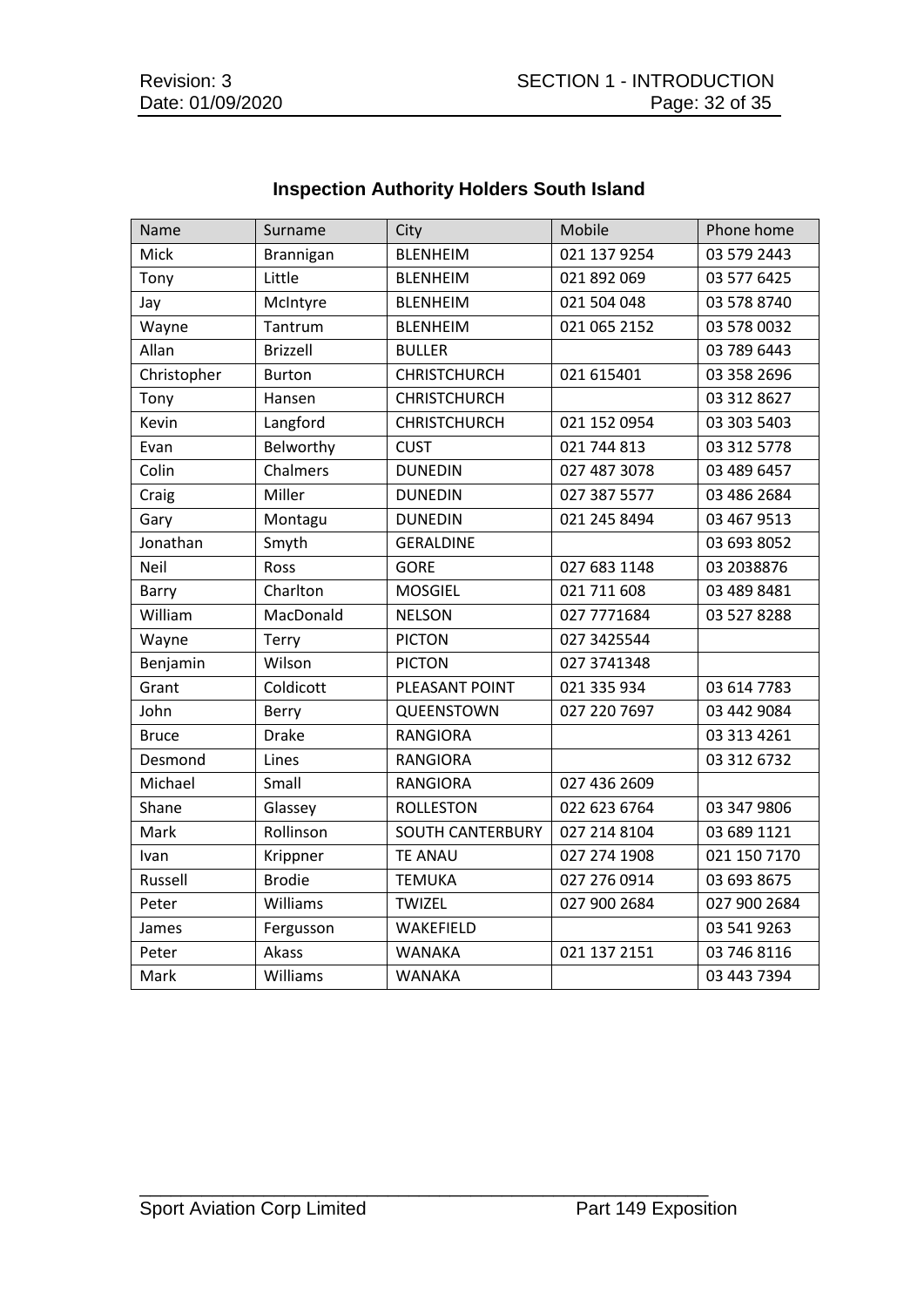#### **11. Affiliated Organisations**

The following organisations are affiliated with SAC by means of a Memorandum of Understanding: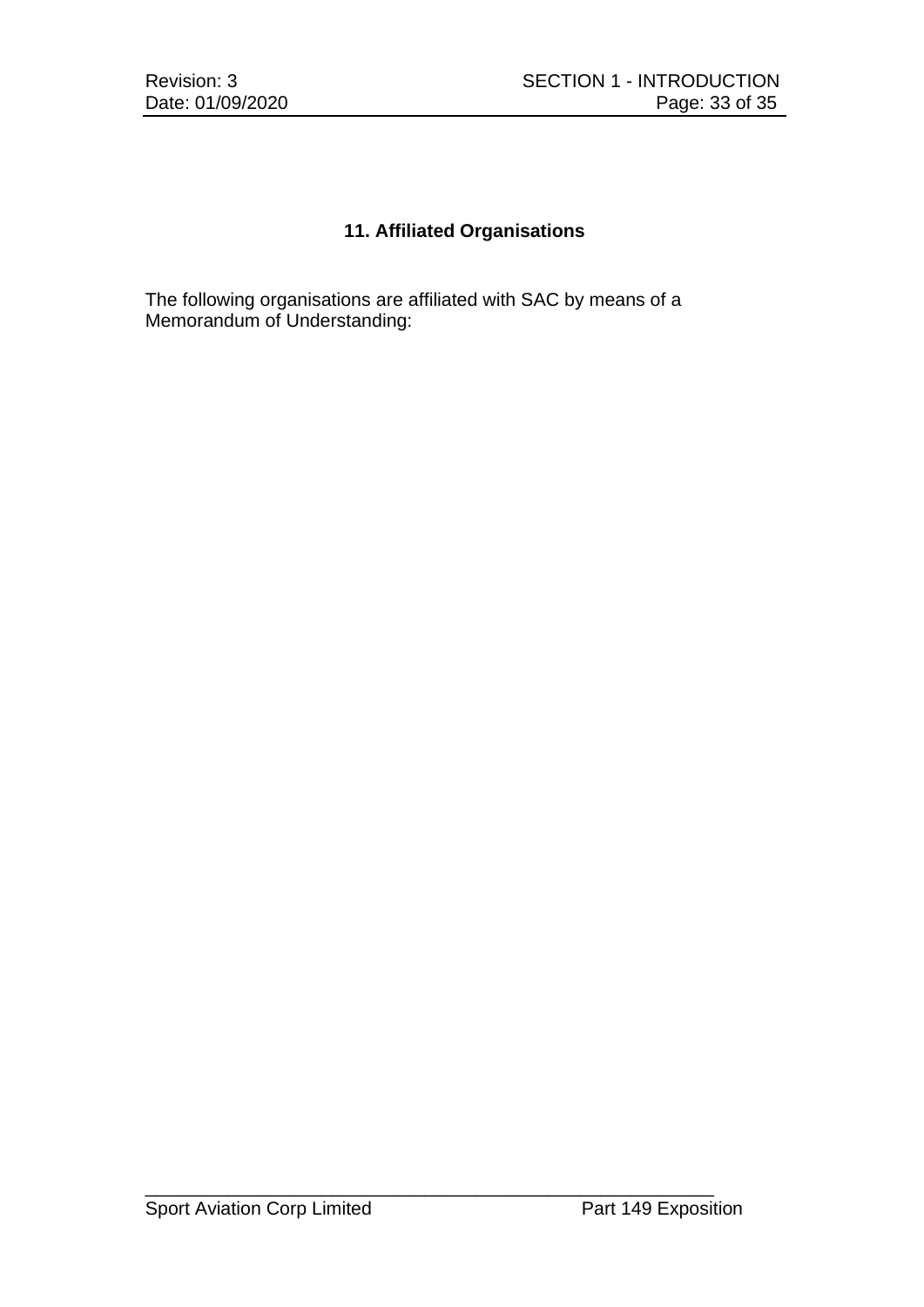### **12. SAC Fees**

## **May 2016**

|                                                   | New Client initial joining Fee (and expired renewal fee)<br>(1 Month grace period)                              | \$100.00                                 |
|---------------------------------------------------|-----------------------------------------------------------------------------------------------------------------|------------------------------------------|
| <b>Existing Client Fee annual renewal</b>         | Monthly add on (To balance up BFR and Medical dates)                                                            | \$95.00<br>\$8.00                        |
| <b>Flight Test</b>                                | Change of Certificate Classification<br>Passenger rating<br>Performance rating<br><b>Biennial Flight Review</b> | \$20.00<br>\$20.00<br>\$20.00<br>\$20.00 |
| Examinations                                      | Per paper                                                                                                       | \$30.00                                  |
| <b>Flight Certificate</b>                         | Lost/Damaged Card Replacement                                                                                   | \$20.00                                  |
| <b>Manuals</b>                                    |                                                                                                                 |                                          |
| <b>Flight Training Manual</b><br>NZ Pilot Logbook |                                                                                                                 | \$60.00<br>\$55.00                       |

| Flight Instructor Guide (CAA)         | \$80.00 |
|---------------------------------------|---------|
| Engine Logbook (CAA)                  | \$35.00 |
| Propeller Logbook (CAA)               | \$35.00 |
| Aircraft Logbook (CAA)                | \$35.00 |
| Airworthiness Directive Logbook (CAA) | \$35.00 |
| <b>Chart Holder Clamps</b>            | \$30.00 |
| <b>SAC Exposition</b>                 | \$60.00 |
|                                       |         |

#### **Aircraft Flight Permit Validation**

| Annual Condition Inspection (Class 1 + 2 Microlights) | \$25.00       |
|-------------------------------------------------------|---------------|
| Modification Approvals (labour time) charged at       | \$70 per Hour |

**PLEASE NOTE:** *Instructors and Inspectors fees are personal and therefore are not included in this schedule.*